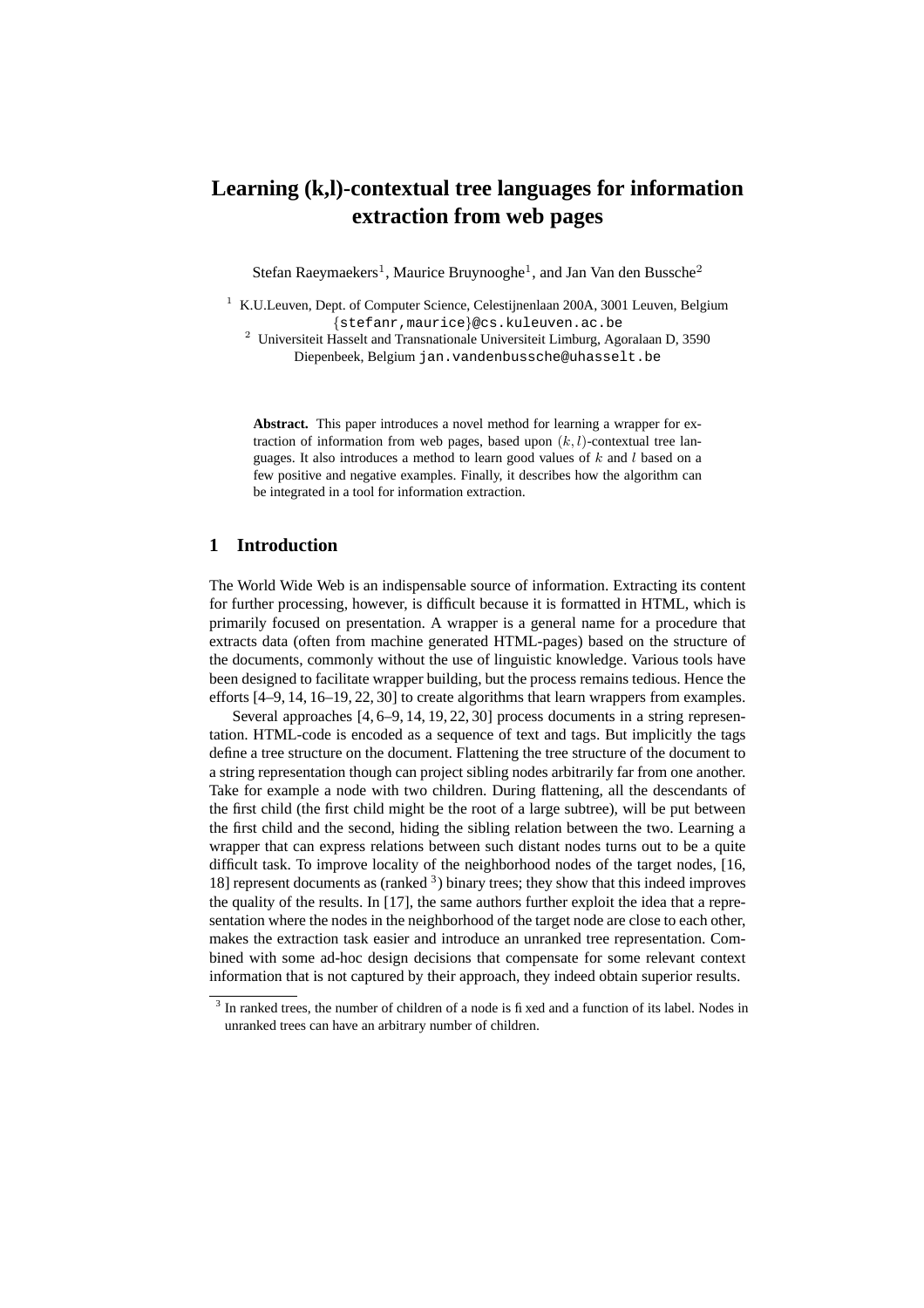One limitation of these tree based methods is that they extract whole nodes (or subtrees) in the document; most string-based approaches, on the contrary, can extract a substring of a text node. This limitation is easy to overcome. Indeed, if a task needs sub-node extraction, it is very natural to learn in a first step a wrapper that retrieves the relevant node(s), and in a second step another wrapper that extracts the required information from the text in the retrieved node(s). This text is much smaller than the text corresponding to the whole document and hence this second task much better fits the capabilities of existing string based approaches.

The current paper further explores the idea of using an unranked tree as a representation of the document. Its contributions are as follows:

- **–** The introduction of the notion of a (k,l)-contextual tree language for unranked trees and an algorithm to infer such a language from positive examples (trees) only. A major virtue is that this algorithm needs very few examples to learn. This algorithm is then applied on marked trees to induce wrappers. We obtain better results than [17] while avoiding its ad-hoc design decisions.
- **–** Whereas [17] needed cross validation to learn the parameters (i.e., a fully annotated data set), we introduce a method to learn the parameters with only a few negative examples (Section 6).
- **–** We integrate our results into an interactive system that guides the user in building a wrapper by posing equivalence queries. For example, if a user wants to extract book prices from www.amazon.com, he clicks on an example page (in the browser of the GUI-front end) on one or more prices. The algorithm then learns a wrapper from these (positive only) examples and highlights all elements that are extracted by this wrapper. When the current hypothesis is erroneous, the user can either click on a highlighted item to indicate it as a false positive or click on an item that is not yet highlighted to indicate that it is a false negative. The application then adjusts the wrapper. This interaction continues (possibly with other example pages), until the user is satisfied.

A preliminary version of this paper appeared as [27].

We have organized the paper as follows. We describe the application of information extraction from semi-structured data in more detail and present some running examples in Section 2. In Section 3, we introduce and discuss the (k,l)-contextual tree languages, a subclass of the regular unranked tree languages, as a solution for learning from positive examples only. We detail the application of this new class of languages as a wrapper representation in Section 4. Section 5 contains an overview of related work, and reports on an experimental evaluation of four different wrappers. In Section 6 we provide an algorithm able to learn the parameters for the wrapper induction from a few negative examples. We present an interactive system based on the previous algorithms, and evaluate it in Section 7. We indicate possible further work in Section 8 and we conclude in Section 9.

# **2 Information Extraction from Semi-Structured Data**

The aim of Information Extraction(IE) systems is to extract specific information from human readable documents. In free text, the information is embedded in sentences and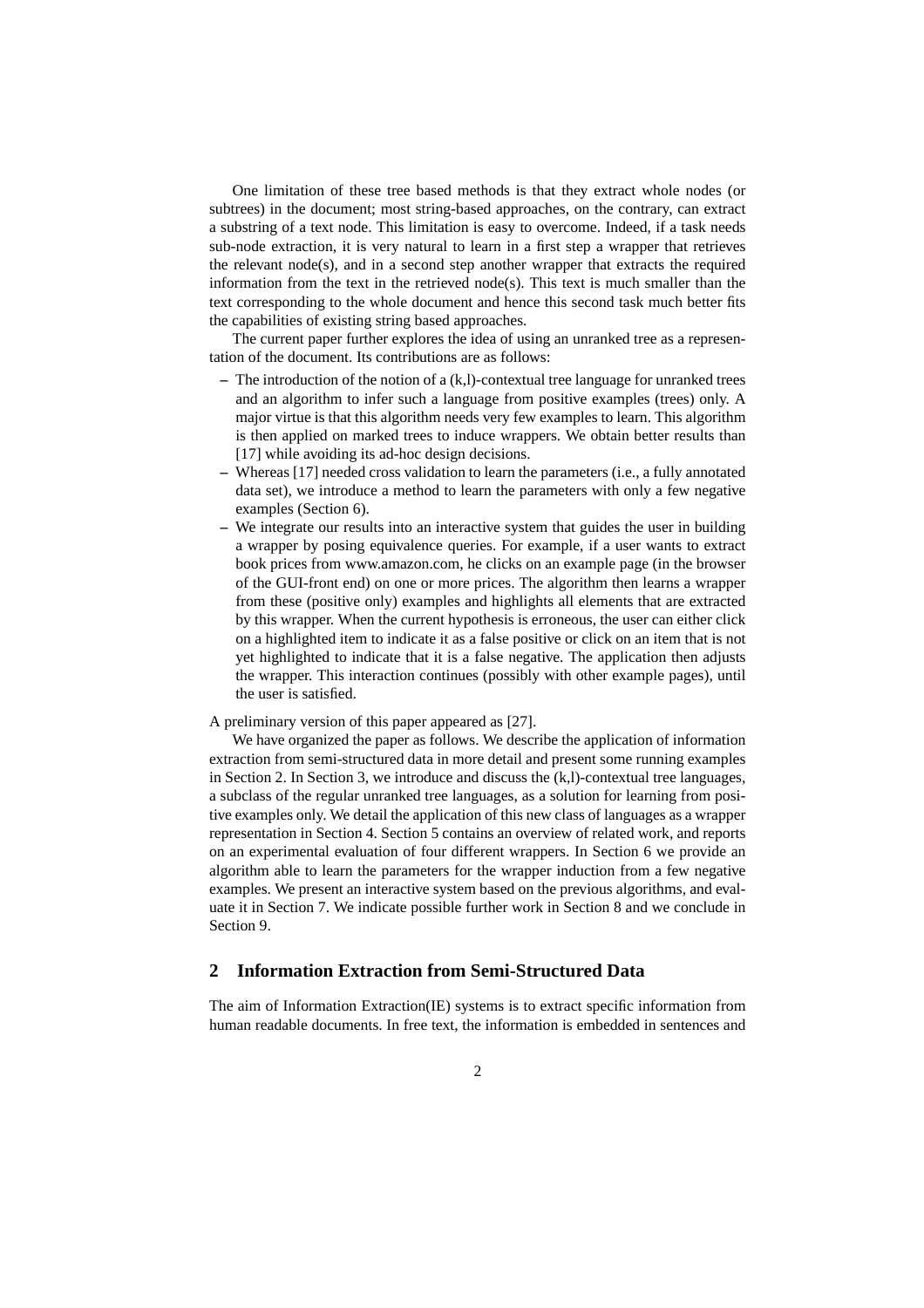extraction techniques are rooted in the field of Natural Language Processing. In web pages (HTML documents), all information is embedded in markup tags that indicate the document's structure and layout. Such documents are said to be semi-structured. Full sentences are often lacking, but, in a same page or a set of similar pages, the local structure around the elements of interest is often very regular, in particular when the page is generated from a table by a script. Hence it is feasible to use grammars to identify the elements of interest.

A typical information extraction task does not intend to extract information from all possible HTML documents. Its aim is to extract a certain kind of information from a set of documents where the information of interest is organized in a similar way. The set of relevant documents is called the domain of the extraction task. For example, a wrapper can be learned for extracting addresses of houses offered for rent by a particular agency. Once learned it can be applied on all house offering pages of the agency. It makes no sense to apply it on a page containing weather forecasts or on pages of another rental agency. Indeed, while the latter holds similar data, the internal representation can be completely different.

Below, we introduce as running examples, two simplified information extraction settings.

*Example 1.* A database of articles can be queried for articles containing a given search term. The query returns a list that contains for each selected article its title and author. This result is converted to HTML by a script and visualized in a browser. Long lists are split over multiple documents. A schematic example web page together with the corresponding HTML code is shown in Figure 1.

The domain for this setting consists of all possible pages that can be generated by the script. One extraction task could be to extract the search term of the query for which that page presents the results. Other tasks are to extract the list of titles or the list of authors. A more complicated extraction task is to extract a list of tuples, each tuple containing a title field and an author field.

*Example 2.* Research groups at some university maintain a list of their PhD students. For each student, the page indicates the supervisor. An example web page together with the corresponding HTML code is shown in Figure 2.

One can define different kinds of extraction tasks. A basic distinction is between extraction of a single field and the extraction of a group of fields organized in a tuple or a more complex data structure. Moreover, a single field can correspond to a single node in the document tree, a part of a single node, or can be spread over a number of adjacent nodes. In the latter case, the field can or cannot correspond to all leaf nodes of a single subtree. In this paper, the focus is on extraction of a single field that corresponds to a single (text) node in the document tree. In Section 8, we elaborate on how our method can be a building stone in methods for more complex extraction tasks.

Wrapper learning is typically based on positive examples. A positive example consists of a page —containing one or more occurrences of the target field— where one node is marked as the target node. Other examples can come from different pages or from the same page. It is not necessary to give all the target nodes in a given page as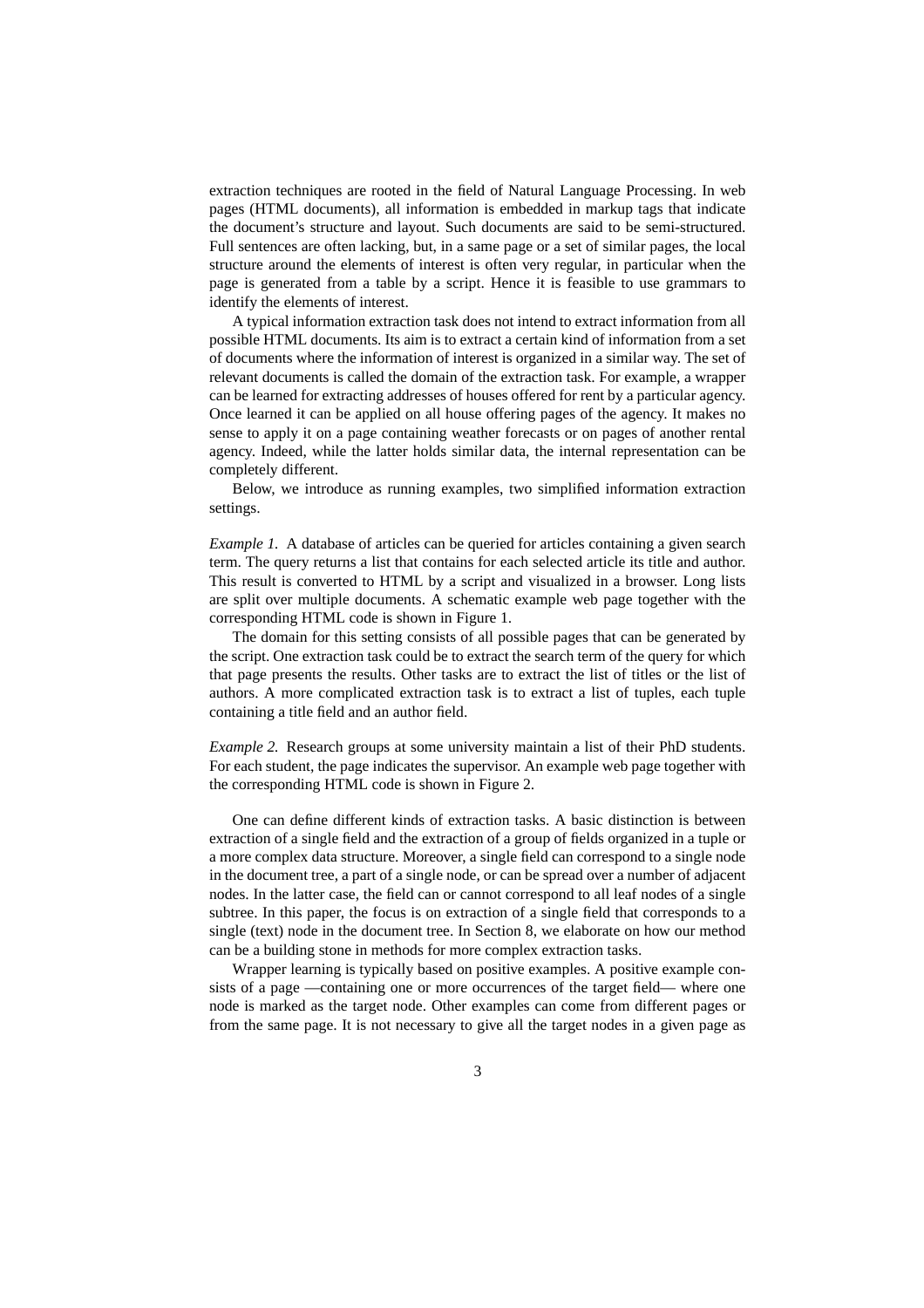```
a) <html><br/>body>
     <h4>Search results for <i>search term</i></h4>
     <p>>>>>><a>title1</a></b><a>author1</a></p>
      <p><bb><a>title2</a></b><a>author2</a></p>
      <p><bb><a>title3</a></b><a>author3</a></p>
      <center>
        <b><a>Prev</a></b> <a>1</a> 2 <a>3</a> <b><a>Next</a><b>
      </center>
   </body></html>
```

```
H-M Paper Database - Firefox
                                  oox
                                   Help
File Edit View Go Bookmarks Tools
Search results for search term
title1 author1
title2 author2
title3 author3
           Prev 1 2 3 Next
```
b)

**Fig. 1.** Paper Database (Example 1): a) HTML code; b) screen shot.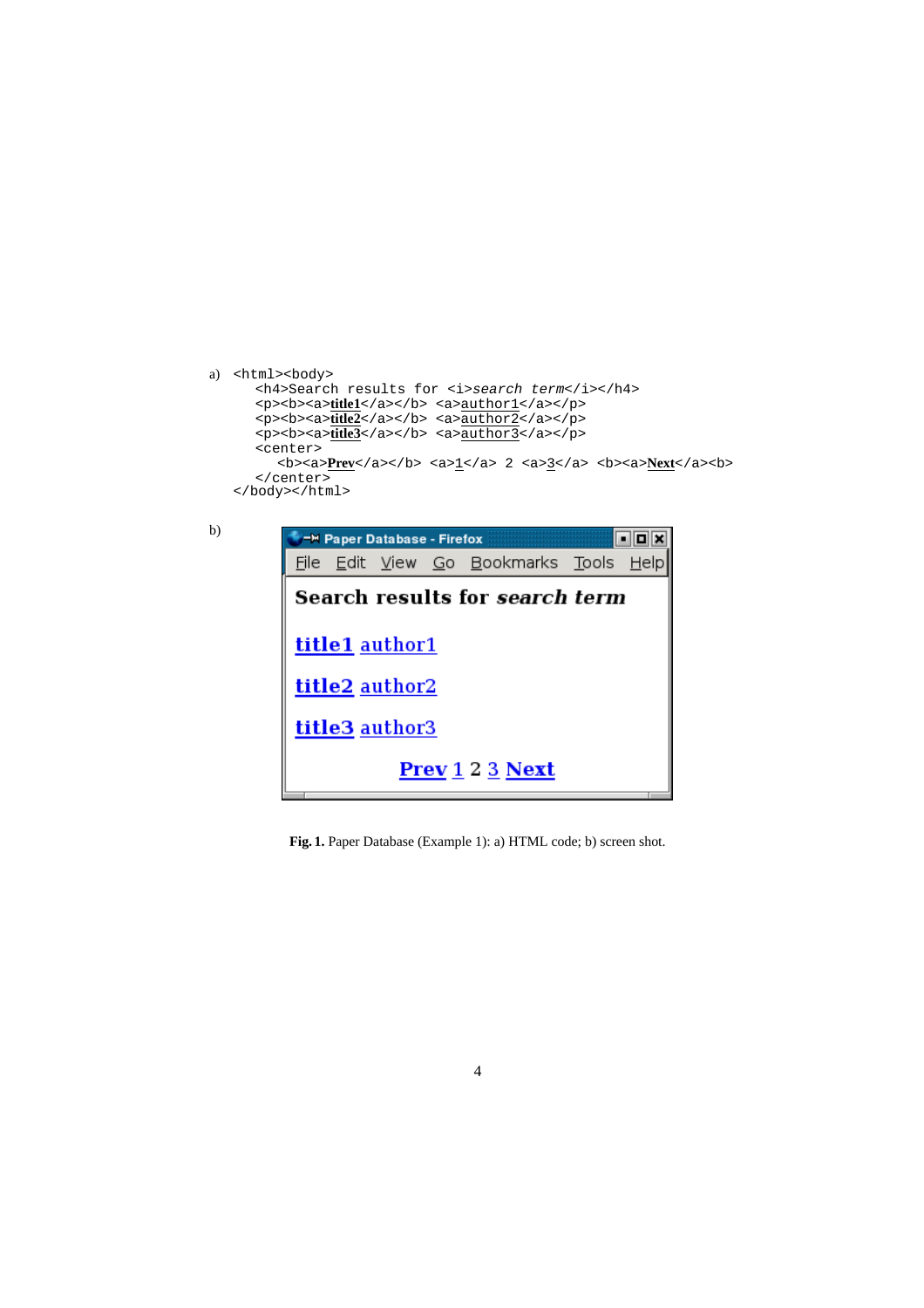```
a) \left\{ \text{thm1}\right\} < html > < hod v>
           <ul><li>name: <b>Stefan</b></li>
               <li>supervisor: <b>Maurice</b></li></ul><hr>
           <ul><li>name: <b>Anneleen</b></li>
               <li>supervisor: <b>Hendrik</b></li></ul><hr>
        </body></html>
b)
                   H Student List - Firefox
                                                 oloix
                  File
                       Edit View
                                     Go
                                          Bookmarks
                      \bullet name: Stefan
                      • supervisor: Maurice
                      \bullet name: Anneleen
                      \bullet supervisor: Hendrik
```
**Fig. 2.** Student List (Example 2), HTML code a) and screen shot b).

examples. As an example, learning a wrapper for extracting the author field in Example 2 can be based on two examples from that page, one example marking author1, the other marking author3 as the target page. When used for extraction, the learned wrapper should extract all three author fields from the page.

Some approaches expect completely annotated data. When a certain page is completely annotated, i.e., all positive examples for that page are given, we have in fact also an implicit collection of negative examples. Indeed, every node that is not marked in one of the positive examples is negative. It is tedious though to annotate pages completely. Giving a few negative examples is not a viable alternative because it is difficult to select useful negative examples as most negative examples do not affect the set of extracted fields. Therefore it is common to start from positive examples only. After the learner has inferred a hypothesis it can be used for extraction. False positives are sensible candidates for negative examples and can be exploited to refine the hypothesis iteratively.

# **3 (k,l)-Contextual Tree Languages**

Unfortunately, the whole class of regular languages cannot be learned from positive examples only [12]. Intuitively the reason is that there is no boundary to end the generalization, and therefore the resulting language will accept everything. A common workaround is to focus on a subclass of the regular languages that is learnable from positive examples only. Examples of such subclasses of string languages are k-reversible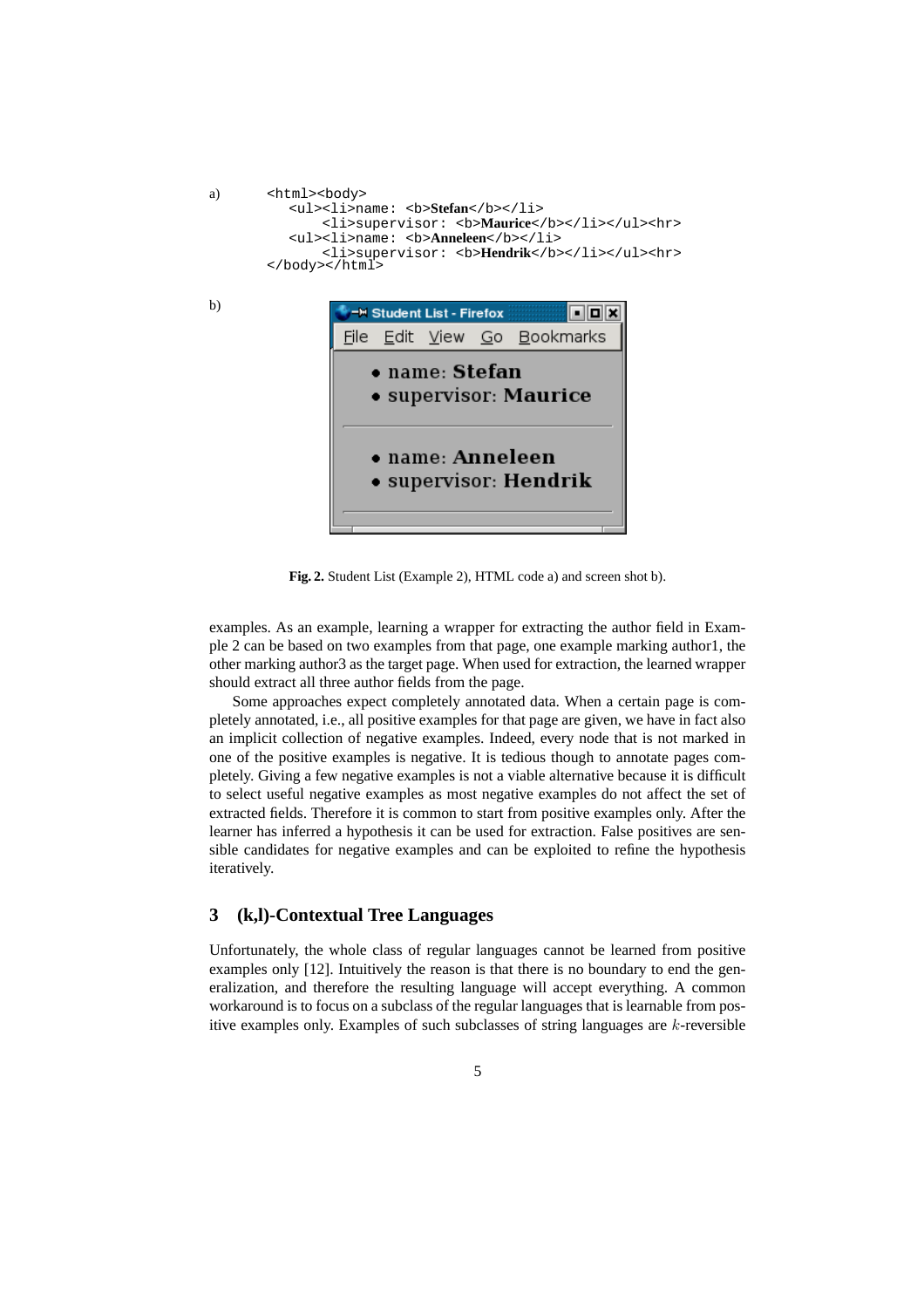languages  $[2]$ , k-contextual languages  $[21]$  and k-testable languages  $[11]$ . The latter two are often referred to as k-local languages as they are equivalent [1]. Similar developments occurred for tree languages. Algorithms for induction of string automata have been upgraded for tree automata. Several works exist for ranked trees, e.g., [10, 15] (ktestable tree languages) and [28] (probabilistic extensions). HTML or XML documents are clearly *not* ranked; hence some encoding as ranked trees is needed in order to apply  $k$ -testable tree language learning to Web information extraction; the authors of [16, 18] use a binary encoding for this purpose. This binary encoding still distorts the structural relationships between the target and its neighborhood, as the distance between a node and its sibling can get arbitrary long.

Therefore, in this section, we introduce  $(k, l)$ -contextual tree languages, which are unranked, and therefore directly applicable. We start, in Section 3.1, with recalling some terminology about trees and introducing the concept of a  $(k, l)$ -fork. Section 3.2 introduces the notion of  $(k, l)$ -contextual tree languages and shows that a tree belongs to a particular  $(k, l)$ -contextual tree language when its  $(k, l)$ -forks belong to the so called representative set of the language. Finally, Section 3.3 shows that a  $(k, l)$ -contextual tree language is obtained by taking the  $(k, l)$ -forks in a set of positive examples as its representative set. It is also proven that the properties of  $(k, l)$ -contextual tree languages are similar to those of  $k$ -contextual string languages, namely, they are anti-monotone in the values of the parameters  $k$  and  $l$  and learnable in the limit from positive examples only.

### **3.1 Preliminary Definitions**

We define the alphabet  $\Sigma$  as a finite set of symbols. The set  $T(\Sigma)$  of all finite trees with nodes labeled by elements of  $\Sigma$  can be recursively defined as  $T(\Sigma) = \{f(s) | f \in$  $\Sigma, s \in T(\Sigma)^*$ . We usually denote  $f(\epsilon)$ , where  $\epsilon$  is the empty sequence, by f. The subtrees of a tree are inductively defined as  $sub(f(t_1, \ldots, t_n)) = \{f(t_1, \ldots, t_n)\}$  $\bigcup_i \text{sub}(t_i)$ . A *tree language* is any subset of  $T(\Sigma)$ . The set of *(k,l)-roots* of a tree  $f(t_1, \ldots, t_n)$  is the singleton  $\{f\}$  if  $l=1$ ; otherwise, it is the set of trees obtained by extending the root f with  $(k, l - 1)$ -roots of k successive children of t (all children if  $k > n$ ). Formally, we have the following inductive definition. For sets  $S_1, \ldots, S_n$  of trees, we use the notation  $f(S_1, \ldots, S_n)$  for the set of trees  $\{f(s_1, \ldots, s_n) \mid s_i \in S_i\}.$  $R_{(k,l)}(f(t_1...t_n)) =$ 

$$
\begin{cases} \{f\} & \text{if } l=1\\ f(R_{(k,l-1)}(t_1)\dots R_{(k,l-1)}(t_n)) & \text{if } l>1 \text{ and } k>n\\ \bigcup_{p=1}^{n-k+1} f(R_{(k,l-1)}(t_p)\dots R_{(k,l-1)}(t_{p+k-1})) & \text{otherwise.} \end{cases}
$$

As an extension, the  $(k, l)$ -roots of a set  $T$  of trees are defined as  $R_{(k,l)}(T) = \bigcup_{t \in T} R_{(k,l)}(t)$ . Finally, a  $(k, l)$ -fork of a tree t is a  $(k, l)$ -root of any subtree of t. Thus, the set of  $(k, l)$ forks of t can be written as  $R_{(k,l)}(sub(t))$  and we denote it by  $F_{(k,l)}(t)$ . The  $(k,l)$ -forks of a set of trees T are then defined as  $F_{(k,l)}(T) = \bigcup_{t \in T} F_{(k,l)}(t)$ .

.

Given these definitions we can state that  $R_{(k,l)}(T)$  and  $F_{(k,l)}(T)$  are monotone in T, or formally:

**Proposition 1.**  $T \supseteq T'$  implies  $R_{(k,l)}(T) \supseteq R_{(k,l)}(T')$  and  $F_{(k,l)}(T) \supseteq F_{(k,l)}(T')$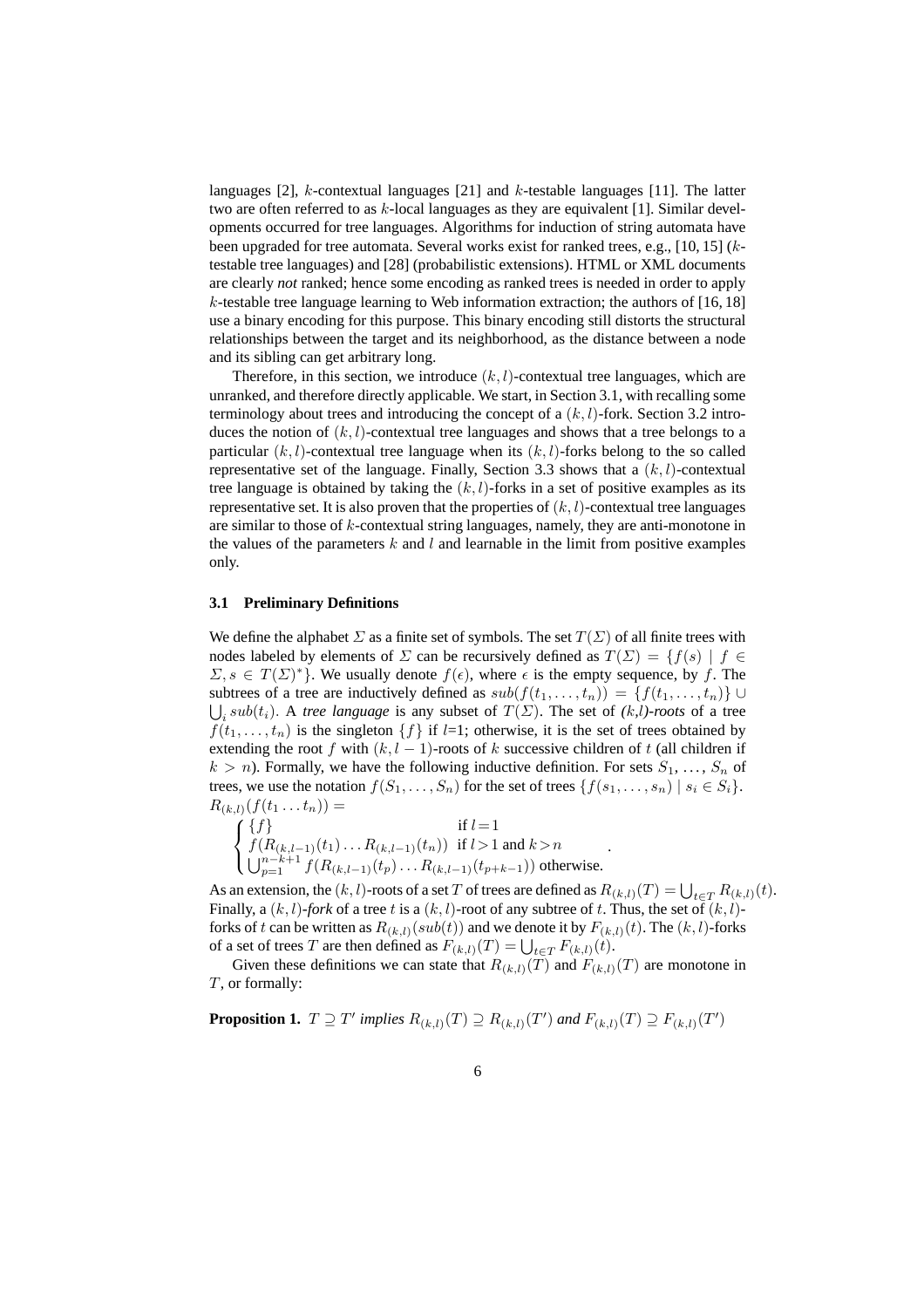*Example* 3. Below we show graphically the  $(2, 3)$ -forks of a tree t. The first 6 of these forks, are the  $(2, 3)$ -roots of t.

|                   | a a         | a a                       |                   | a a | $\mathbf{a}$   |  |   |
|-------------------|-------------|---------------------------|-------------------|-----|----------------|--|---|
|                   |             |                           | $\wedge$ $\wedge$ |     | $\wedge\wedge$ |  |   |
|                   |             | bc bc bc bc cd cd effg    |                   |     |                |  |   |
| d<br>$\mathbf{c}$ |             | AA AA AA AA A A           |                   |     |                |  |   |
| $\wedge \wedge$   |             | efhi efij fghi fgij hi ij |                   |     |                |  | k |
| efghij            |             |                           |                   |     |                |  |   |
|                   | $\mathbf c$ | $\mathbf{c}$<br>d         | e f g h i j       |     |                |  |   |
|                   |             |                           |                   |     |                |  |   |
|                   | hi          | ii                        |                   |     |                |  |   |

#### **3.2 (k,l)-Contextual Tree Languages**

**Definition 1.** *The (k,l)-contextual tree language based on the set* G *of trees is defined*  $as L_{(k,l)}(G) = \{t \in T(\Sigma) \mid F_{(k,l)}(t) \subseteq G\}.$ 

Every given  $(k, l)$ -contextual language can be defined by an infinite number of different sets. For example adding elements to or removing elements from G with either height > l or width > k will not influence the definition of  $L_{(k,l)}(G)$ :

**Proposition 2.**  $L_{(k,l)}(G) = L_{(k,l)}(G \cap T_{(k,l)})$  with  $T_{(k,l)}$  the set of trees with height at *most* l *and width at most* k*.*

Note that  $T_{(k,l)}$  is finite, so we can always assume that G is finite. But even addition or removal of trees with height  $\leq l$  and width  $\leq k$  will not always influence the definition of  $L_{(k,l)}(G)$ . The following proposition shows that there is always a unique smallest  $G$ :

**Proposition 3.** If L is  $(k, l)$ -contextual, then  $N_L := F_{(k, l)}(L)$  is the smallest set G *(with respect to set inclusion) such that*  $L = L_{(k,l)}(G)$ *. We call*  $N_L$  *the representative* set *for* L*.*

**Proof** First, we show that  $L = L_{(k,l)}(N_L)$ . The inclusion from left to right is trivial. For the converse inclusion, we know that  $L = L_{(k,l)}(G)$  for some G (since L is given to be  $(k, l)$ -contextual). Clearly,  $N_L \subseteq G$  for any such G. Hence, if  $F_{(k,l)}(t) \subseteq N_L$  for some tree t, then also  $F_{(k,l)}(t) \subseteq G$  and thus  $t \in L$ .

Since we observed that  $N_L \subseteq G$  for any G such that  $L = L_{(k,l)}(G)$ , the minimality of  $N_L$  is established as well and the proposition is proved.

As an immediate corollary we obtain:

**Corollary 1.** *For any two*  $(k, l)$ -contextual languages  $L_1$  and  $L_2$ , we have  $L_1 \subseteq L_2$  if *and only if*  $N_{L_1} \subseteq N_{L_2}$ *.* 

**Proof** The implication from left to right is trivial. For the other direction, we have  $L_1 = L_{(k,l)}(N_{L_1}) \subseteq L_{(k,l)}(N_{L_2}) = L_2.$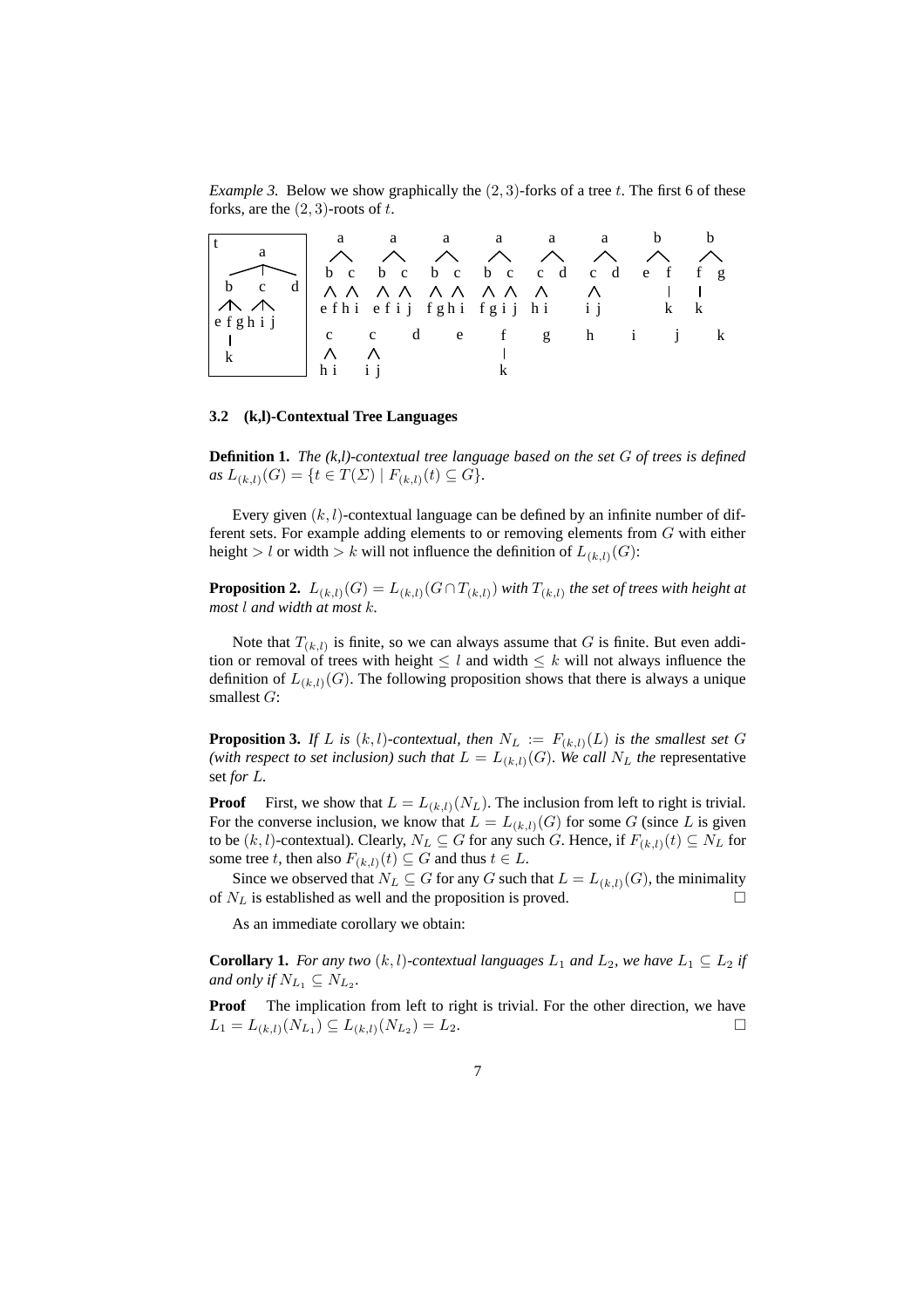*Example* 4. To illustrate these definitions we show an example with  $(k, l) = (2, 2)$ .

Given a set of trees  $G =$  $\sqrt{ }$  $\int$  $\overline{\mathcal{L}}$  $\mathbf b$  , b c a , d b a , b b c , c b b a  $a \rightarrow$  $\overline{\mathcal{L}}$  $\int$ , the associated language is  $L_{(2,2)}(G) =$  $\sqrt{ }$  $\int$  $\mathcal{L}$  $\mathbf b$  , b b c , b b b c , b b b b c , . . . , b b b c a , b b b b c a , b b b b b c a , . . .  $\mathcal{L}$  $\overline{\mathcal{L}}$  $\int$ . And the representative set for this language is  $N =$  $\sqrt{ }$  $\mathbf b$  , b c a , b b  $c \mid$ . The tree  $t =$ d b c a  $\notin L_{(2,2)}(G)$ because  $F_{(2,2)}(t) =$  $\begin{cases} b, c, d, \end{cases}$ b c a , d b  $a$  )  $\nsubseteq G$ . Note that  $N \nsubseteq L_{(2,2)}(G)$ .

Our definition generalizes to unranked trees the notion of  $k$ -testable string language "in the strict sense". To generalize the more expressive notion of  $k$ -testable, studied by McNaughton  $[20]$ , one should consider a set of sets of forks for  $G$  (one for each example). Then a tree is accepted if its forks are a subset of those from one example. Our experiments (Section 5.3) indicate that  $k$ -testable languages in the strict sense are sufficiently expressive, hence we explore only this notion.

The local unranked tree automata of [17] correspond to the special case  $l = 2$  in our approach. The lack of expressiveness in vertical direction was remedied with some extra preprocessing (see Section 5.2).

#### **3.3 Learning (k,l)-Contextual Tree Languages from Positive Examples**

To learn a  $(k, l)$ -contextual tree language from a set of positive examples E, we collect the  $(k, l)$ -forks of these examples and use them as a representative set for the language to be learned. In other words, we assume the language to be learned equals  $L_{(k,l)}(F_{(k,l)}(E))$  (see Algorithm 1). Note that the representative set for this language equals  $F_{(k,l)}(E)$ . This way, overgeneralisation is avoided as, for a given k and l, the algorithm finds the most specific  $(k, l)$ -contextual language that accepts all the examples. Intuitively we can state that the generalization is constrained by restricting the minimal granularity of the building blocks that can be used. These building blocks are the forks found in the examples.

We note that this learning method is anti-monotonic in the parameters  $k$  and  $l$ :

**Proposition 4.** If  $k' \ge k$  and  $l' \ge l$  then  $L_{(k',l')}(F_{(k',l')}(E)) \subseteq L_{(k,l)}(F_{(k,l)}(E)).$ 

**Proof** Let t be a tree such that  $F_{(k',l')}(t) \subseteq F_{(k',l')}(E)$ . We must show that  $F_{(k,l)}(t) \subseteq$  $F_{(k,l)}(E)$ . Consider a  $(k, l)$ -fork r of t. Then r can be extended to a  $(k', l')$ -fork r' of t (it is possible that r' equals r). By the given, r' also appears as a  $(k', l')$ -fork of some tree  $t'$  in E. But then r appears as a  $(k, l)$ -fork of  $t'$  as well, and thus  $r \in F_{(k,l)}(E)$  as had to be shown.  $\Box$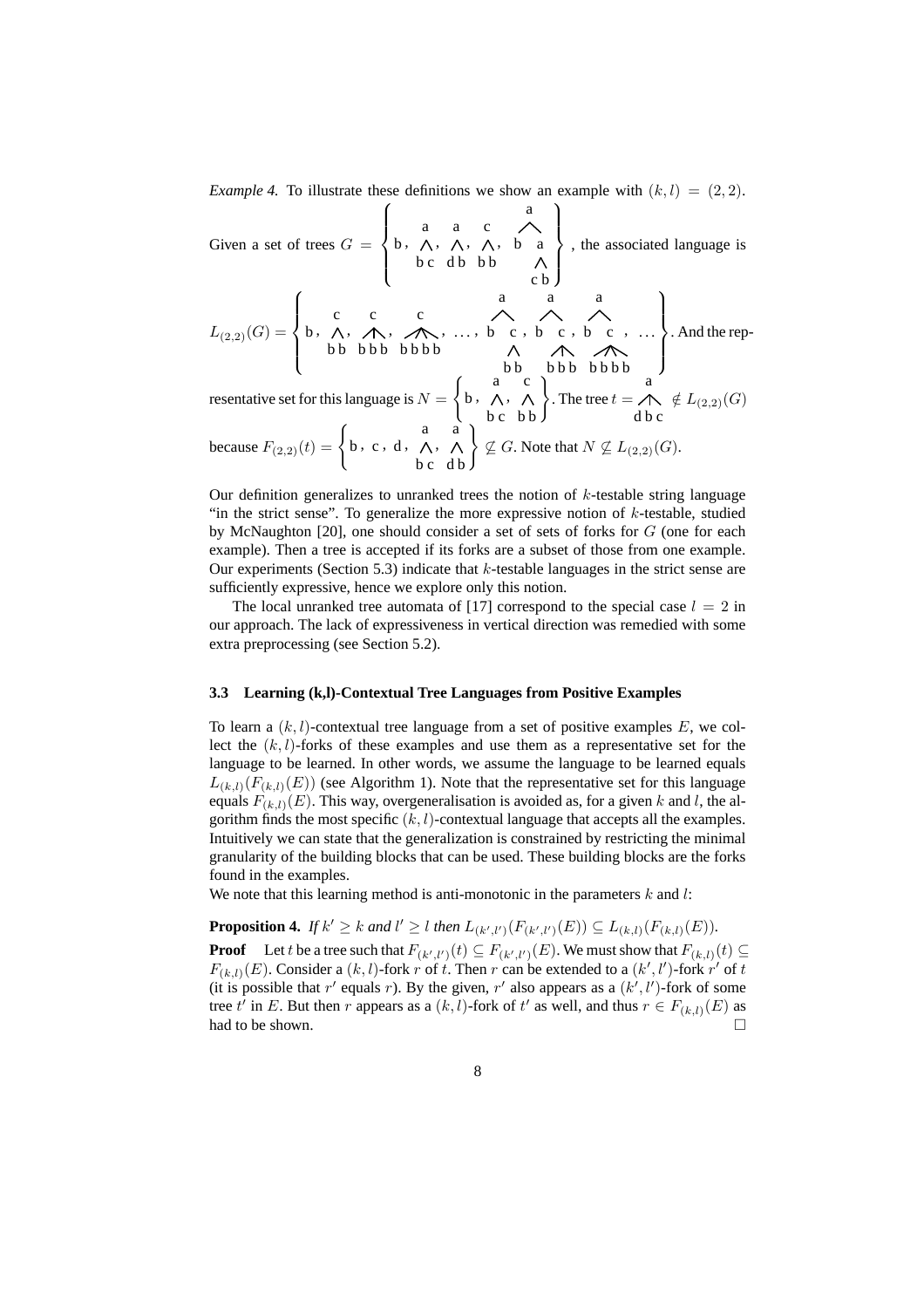**Algorithm 1** learnWrapper

**Input:** The set of positive examples  $E$ , and the parameters  $k$  and  $l$ . **Output:** The learned  $(k, l)$ -contextual language. 1:  $Forks = \emptyset$ 2: **for** each  $Example \in E$  **do** 3:  $Forks = Forks \cup F_{(k,l)}(Example)$ 4: **end for** 5: return  $L_{(k,l)}(Forks)$ 

This anti-monotonicity is typical for local languages such as  $k$ -contextual languages [21, 1], k-testable languages [11], and k-testable tree languages [10, 15].

In the remainder of this section we formally prove that the class of  $(k,l)$ -contextual tree languages is learnable in the limit [12] from positive examples only. This proof is structured in the same way as similar proofs in [2, 21]. Hence we start by proving that there exists a characteristic sample for every language.

**Definition 2.** *A characteristic sample of a* (k, l)*-contextual tree language* L *is a finite subset* S *of* L*, such that* L *is the smallest* (k, l)*-contextual tree language, given* k *and* l*, that contains* S*.*

#### **Proposition 5.** *Every* (k, l)*-contextual tree language has a characteristic sample.*

**Proof** Call two trees  $t_1$  and  $t_2$  "equivalent" if  $F_{(k,l)}(t_1) = F_{(k,l)}(t_2)$ . Since there are only finitely many different trees of width  $k$  and height  $l$ , there are also only finitely many different sets of such trees, and as a consequence, there are only finitely many different equivalence classes. Moreover, any  $(k, l)$ -contextual language L is closed under equivalence, i.e., can be written as a (finite) union of equivalence classes. We now claim that it suffices to pick a representative from each class in  $L$  to obtain a characteristic sample S for L.

To prove this claim, consider any other  $(k, l)$ -contextual language  $L'$  such that  $L' \supseteq$ S. We show  $L \subseteq L'$ . Thereto, let  $t \in L$ . Then t is equivalent to some representative  $t'$  from S. Since S is contained in  $L'$  and  $L'$  must be closed under equivalence, also  $t \in L'$ as desired.  $\Box$ 

A positive presentation of a language L is an infinite sequence of trees  $T = t_1, t_2, t_3, \ldots$ such that every element of the sequence is an element of  $L$  and vice versa. We define an inference operator KL, which given an infinite sequence of trees  $t_1, t_2, t_3, \ldots$  and parameters k and l, produces an infinite sequence of tree languages  $L_1, L_2, L_3, \ldots$  in which  $L_n = L_{(k,l)}(F_{(k,l)}(\{t_1, t_2, \ldots, t_n\}))$  for all  $n \ge 1$ .

Observe, by Proposition 3, that  $L_n \subseteq L$  for each n, if L is  $(k, l)$ -contextual. The following proposition now shows that  $(k, l)$ -contextual languages are indeed identifiable in the limit:

**Proposition 6.** *If L is* (*k*, *l*)*-contextual, then*  $L_n = L$  *for n sufficiently large.* 

**Proof** Let n be sufficiently large such that  $\{t_1, \ldots, t_n\}$  includes a characteristic sample S of L. Then  $L_n$  is a  $(k, l)$ -contextual language containing S and thus  $L_n \supseteq L$ . Since also  $L_n \subseteq L$ , we conclude  $L_n = L$ .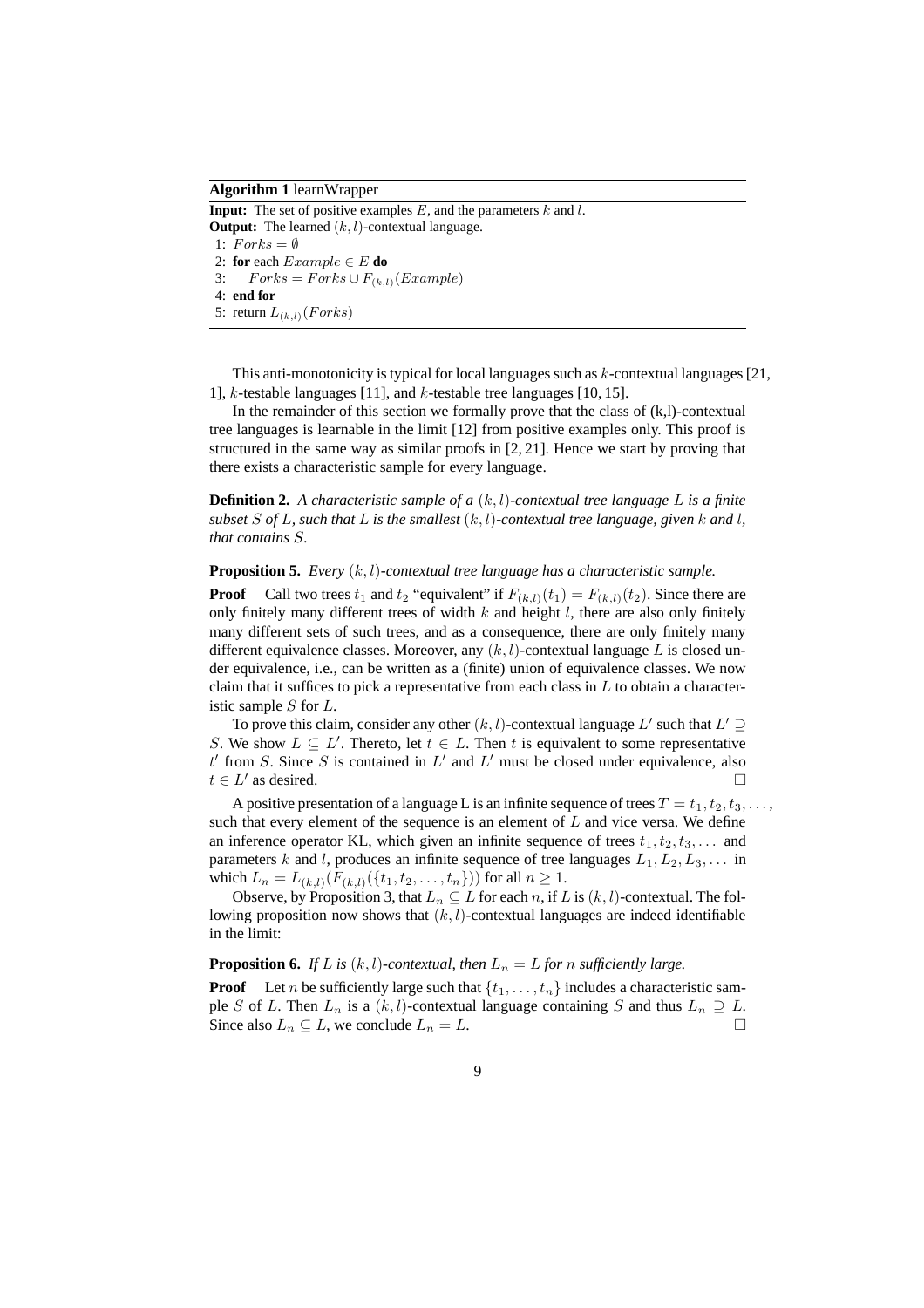*Example* 5. The language  $L_{2,2}(G)$  in Example 4 is divided in 3 equivalence classes. Taking a representative of each class results in the following characteristic sample:

$$
\left\{\n\begin{array}{c}\n\text{c} \\
\text{b} \\
\text{b} \\
\text{c}\n\end{array}\n\right\}.
$$
\nWe can reduce this to 
$$
\left\{\n\begin{array}{c}\n\text{a} \\
\text{b} \\
\text{c} \\
\text{c}\n\end{array}\n\right\}
$$
, as all the forks of the first two

representatives are also forks of the last one.

Hence the class of  $(k, l)$ -contextual tree languages is learnable from positive examples only. Choosing larger parameters allows for more expressive languages, at the cost of bigger representative sets and bigger characteristic samples for these languages. For learning we want to choose the parameters small, to minimize the number of examples needed, but big enough such that the resulting language is expressive enough for the problem at hand.

#### **4 Information Extraction with (k,l)-Contextual Tree Languages**

In Section 4.1, we describe how the marking of nodes of interest provides a foundation for the use of a  $(k, l)$ -contextual tree language as a wrapper that can extract the nodes of interest. Section 4.2 introduces two generalizations to the basic  $(k, l)$ -contextual tree construction. The first one introduces wildcards to generalize over irrelevant text nodes and the second one ignores forks that are not in the neighborhood of the node of interest.

#### **4.1 Representing Wrappers with Tree Languages**

In this section we show how tree languages can be used to extract information from (semi)structured documents like HTML. Basically we need to be able to select specific nodes (be it leaves or internal nodes) from a given tree. This selection is represented by marking the tree. A marked tree is an element of  $T(\Sigma_X)$  with  $\Sigma$  a given alphabet and X a marker. The marked alphabet  $\Sigma_X$  is defined as  $\Sigma_X = \Sigma \cup \{s_X \mid s \in \Sigma\}$ . Hence the nodes of a marked tree have either a marked or an unmarked label. Marking a node s consists of replacing it by a marked equivalent  $s_X$ .

A marking of a tree is correct (with regard to the extraction task) when each node that should be selected, and only those, are marked. Each tree has a unique correct marking. A marking is partially correct when every node that is marked is indeed a node that should be selected. A given tree can have multiple partially correct markings. Tree languages defined over  $\Sigma_X$  will accept marked trees. Given some extraction task, one can construct a tree language that accepts all correctly marked trees as well as a language that accept all partially correct marked trees.

Given a tree and a tree language that accepts correct markings for a given task, every possible marking of the tree can be checked and the single one that is contained in the language, indicates the requested nodes. The exponentially high number of possible markings makes this approach infeasible though. Using a tree language that accepts only partially correct markings allows for a more practical extraction method. One can mark each time a single node in the tree. If this marked tree is accepted, the marked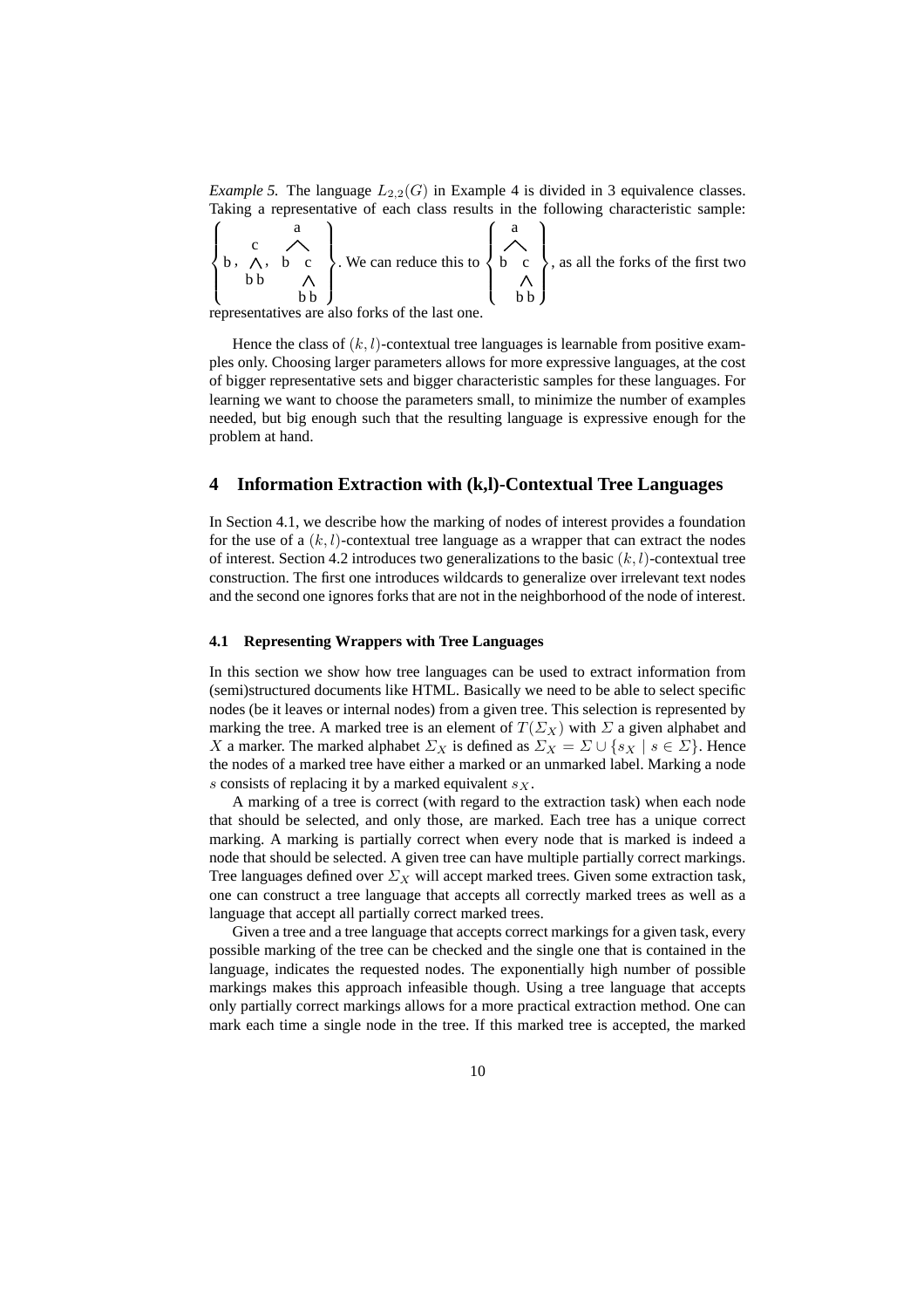node is one of the target nodes. Hence only *n* markings have to be checked, with *n* the number of nodes. This approach is also used in [16–18]. In [24] an even more efficient extraction method is proposed that extracts the nodes in a single run. We will not discuss the latter method here as it falls out of the scope of this paper. Given that a practical method for extraction exists, we can conclude that representing wrappers by tree languages is a valid approach.

#### **4.2 Wrapper Induction**

To learn a wrapper, we need to learn a language that accepts the partially correct marked trees for the given task. The training examples given to the learning algorithm consist of trees with a single node marked. Each marked node corresponds to an example of a target node of the task. We make two extra changes to the basic algorithm. The first change is to generalize over text nodes, the second one is to generalize over the set of forks.

As the text nodes come from an infinite alphabet we cannot learn them from a small number of examples. To solve this, we follow [16–18]: All text nodes in the examples are replaced by a wildcard  $(\mathcal{Q})$ . During extraction the wildcard matches with every text node, even those not seen during the learning phase. Sometimes this leads to overgeneralisation, when a text node close to the target is needed to disambiguate between a positive and a negative example. We call such a text node a distinguishing context. A set of distinguishing contexts can be given, to keep text nodes with these context from being replaced. Figure 3 shows a positive example, for the author extraction task of Example 1 (using a marker  $'A'$ ) as well as a positive example for the name extraction task of Example 2 (using a marker 'N'). One node is marked in both examples; a distinguishing context is used for the name extraction task.

The heuristic we use to determine the set of distinguishing contexts is different (and simpler) than the one used in [16–18]. We inspect all positive examples in a preprocessing step. For each positive example we collect the set of text nodes that occur in the  $(k, l)$ -forks for that example that contain the marked node. The set of distinguishing contexts is then the intersection of these sets. This way text nodes are only generalized when there is a positive example for which they do not occur in its parameterized neighborhood. This procedure guarantees that (given sufficient examples) all the strings remaining in the resulting set are true context for the target node. It is possible though that some discriminative context string is not found (for example, when the target is a node with as context either c1 or c2). So far we have not encountered the need for a more elaborate procedure. A final remark is that the use of distinguishing contexts can be turned off. The boolean which controls this feature can be considered as a third parameter of our algorithm; the others being  $k$  and  $l$ .

When learning marked  $(k, l)$ -contextual tree languages, the set of forks in the representative set splits naturally in two; a set of forks with a single node marked, and a set of forks without any marked node. One can argue that the forks containing the marker provide the local context needed to decide whether a node should be extracted or not, while the other forks describe the general structure of the document. The latter merely serve to decide whether the document is in the domain of the extraction task. Learning the domain typically requires substantially more examples than learning the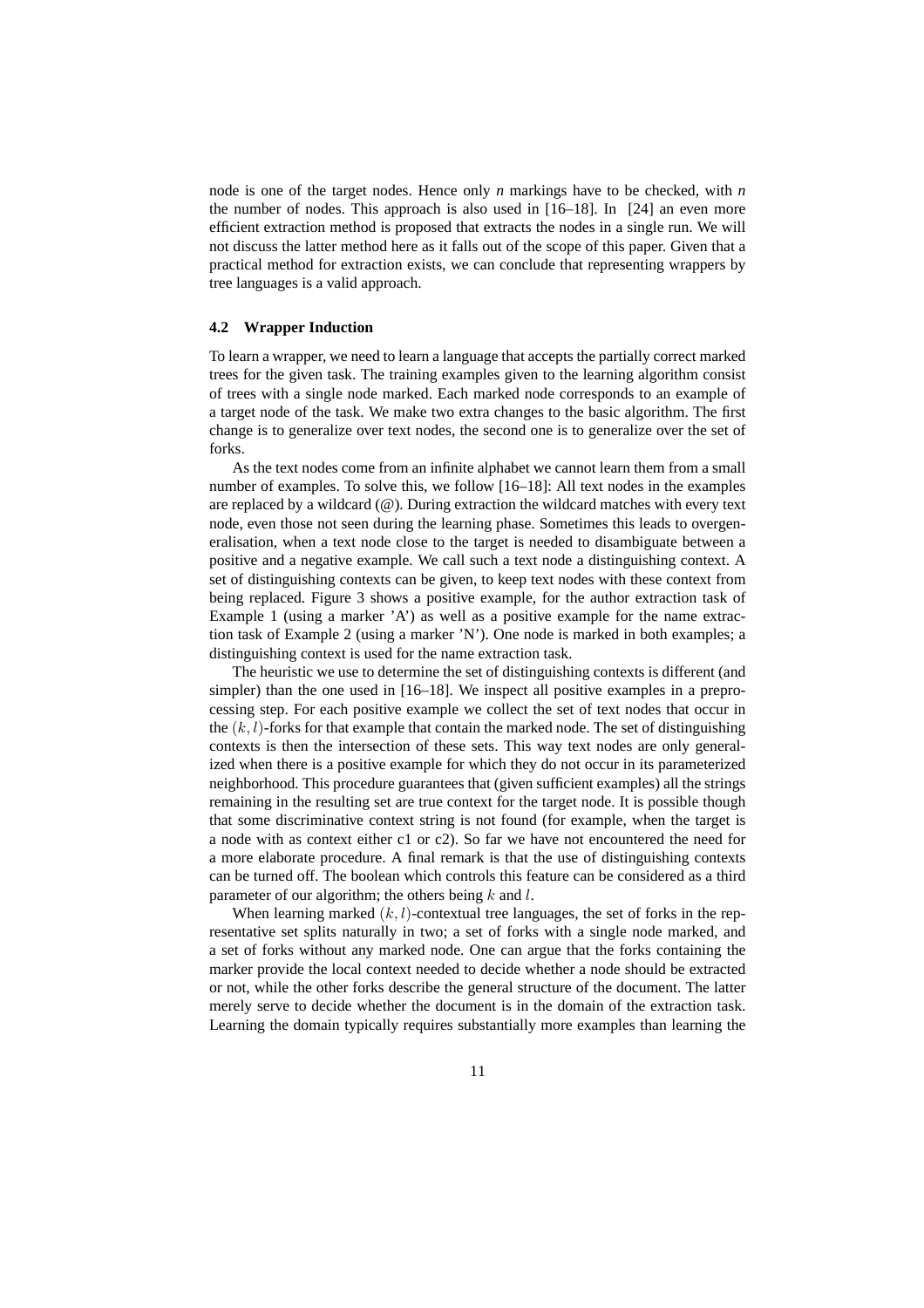

**Fig. 3.** Positive example for author extraction (left) in the Article Database (see Figure 1) and for student extraction (right) in the Student List (see Figure 2). In both examples, one node is marked (with respectively "A" and "N"). For the Article Database, all text nodes have been replaced by the wildcard "@"; for the Student List,  $\{ 'name :' \}$  is used as distinguished context and is not replaced by the wildcard symbol.

local context. However, in our setting, we assume all documents are from the correct domain; hence there is no need to learn the domain and we can ignore all forks that do not contain the marker during learning and extraction. This way a small set of examples will be able to cover the variance of forks in areas far away from the targets.

*Example 6.* Given the positive example for the author extraction task shown in Figure 3, and given the parameters  $k = 1$  and  $l = 3$ , we learn the wrapper by collecting the

> $\overline{a}$ .

p  $\sqrt{ }$  $\int$ a  $\mathbf{I}$ marked forks. The representative set for the wrapper becomes @:A, , a  $@:A$  $\left(\begin{array}{c} \qquad @.A \ @.A \end{array}\right)$  $@:A$ 

Marking the node containing 'author2', and collecting its (1,3)-forks results in the  $\sqrt{ }$ a  $p \rightarrow$ 

 $\int$  $\overline{\mathcal{L}}$ , . Given that a wildcard matches every text author2':A,  $\mathbf{I}$ a 'author2':A  $\left\{\right. \qquad \qquad \left. \begin{array}{c} \text{autino12} \ . \ \text{A} \\ \text{author2}: \ \text{A} \end{array} \right\}$ 'author2':A

node, each of these forks matches with one of the forks in the representative set, hence "author2" is extracted. For the text node containing  $'1'$ , the collected set of  $(1,3)$ -forks ſ  $center$ )

is 
$$
\begin{cases} 1:A, & 1, \dots, a \\ 1:A & 1 \\ 1:A & 1 \end{cases}
$$
. The last fork does not match with the forks in the representative

set and the marked text node is rejected.

set

For the student extraction task, the tree as shown in Figure 3 gives as representative set of the wrapper learned for  $k = 2$  and  $l = 3$  the following set of forks: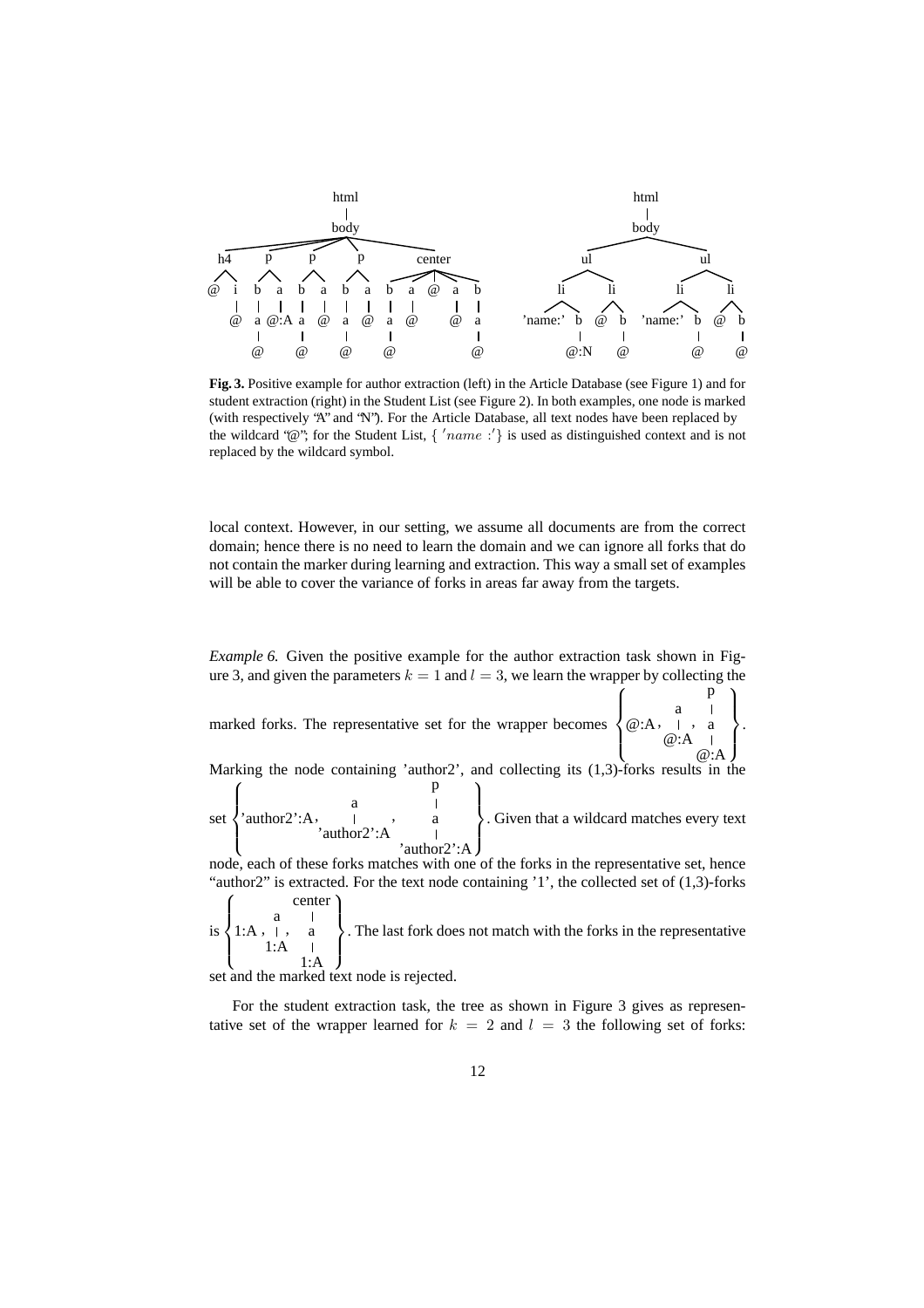$\sqrt{ }$  $\int_{\omega:A}$  $\overline{\mathcal{L}}$ @:A b , 'name:' b @:A  $\ln$ )  $\overline{\mathcal{L}}$  $\int$ . This wrapper will extract all students, and reject all other nodes.

# **5 Related Work and Experimental Comparisson**

In this section we survey related work, starting with string based methods in Section 5.1 and continuing with tree based method in Section 5.2 and select the best existing methods for inclusion in an experimental study which is described in Section 5.3.

#### **5.1 String Based Methods**

Some string based methods [6] are node based, i.e., they extract whole text nodes, but the majority can extract a substring from a text node. Instead of finding a single node, they return the boundaries of the substring. Except for WIEN [19] which is character based, all systems are token-based. This means that the *start* and *end* boundaries are always between two tokens. The target values will usually not contain half a token, and the higher granularity speeds up the learning phase. The use of wildcards for different classes of tokens also drastically reduces the amount of examples needed for learning. Some systems were designed for information extraction from free text (BWI [8], HMM [9], SRV [7], RAPIER [4]) but are general enough to apply to semi-structured data as well. WHISK [30] is designed for both free text and semi-structured data. We have chosen two of the more performant systems (BWI and STALKER [22]) to compare experimentally with our approach. Experiments in [8] show that BWI outperforms HMM, SRV and RAPIER (the last one only tested on free text). It is argued in [22] that the rules used in WIEN, SoftMealy [14], SRV [7] and RAPIER [4] are strictly less expressive than STALKER's. In the same paper it is shown experimentally that STALKER outperforms WIEN. Below we describe the STALKER and BWI system a bit more in depth.

To extract a subsequence from a sequence of tokens, the STALKER system uses a start and an end rule, to find the boundaries of that subsequence. The start rules are executed in forward direction from the beginning of the sequence, the end rules are executed in backward direction. A STALKER rule is either a simple rule or a disjunction of simple rules. In the latter case the boundary is given by the first simple rule that does not fail. The simple rules are based on a list of so-called landmarks. A landmark is a sequence pattern consisting of tokens and/or wildcards. When a rule is executed, it searches for a part of the sequence that matches the first landmark. From the end of this part the search for the second landmark is started, and so on. The boundary that is finally returned is either the end or the beginning of the part that matched the last landmark. Which one is indicated by a modifier. This is respectively SkipTo and SkipUntil for using the end or the beginning (or BackTo and BackUntil for rules in the other direction). When the search for a landmark reaches the end/beginning of the sequence, the rule is said to fail. STALKER uses multiple types of wildcards that form a type hierarchy. This hierarchy is shown in Figure 4.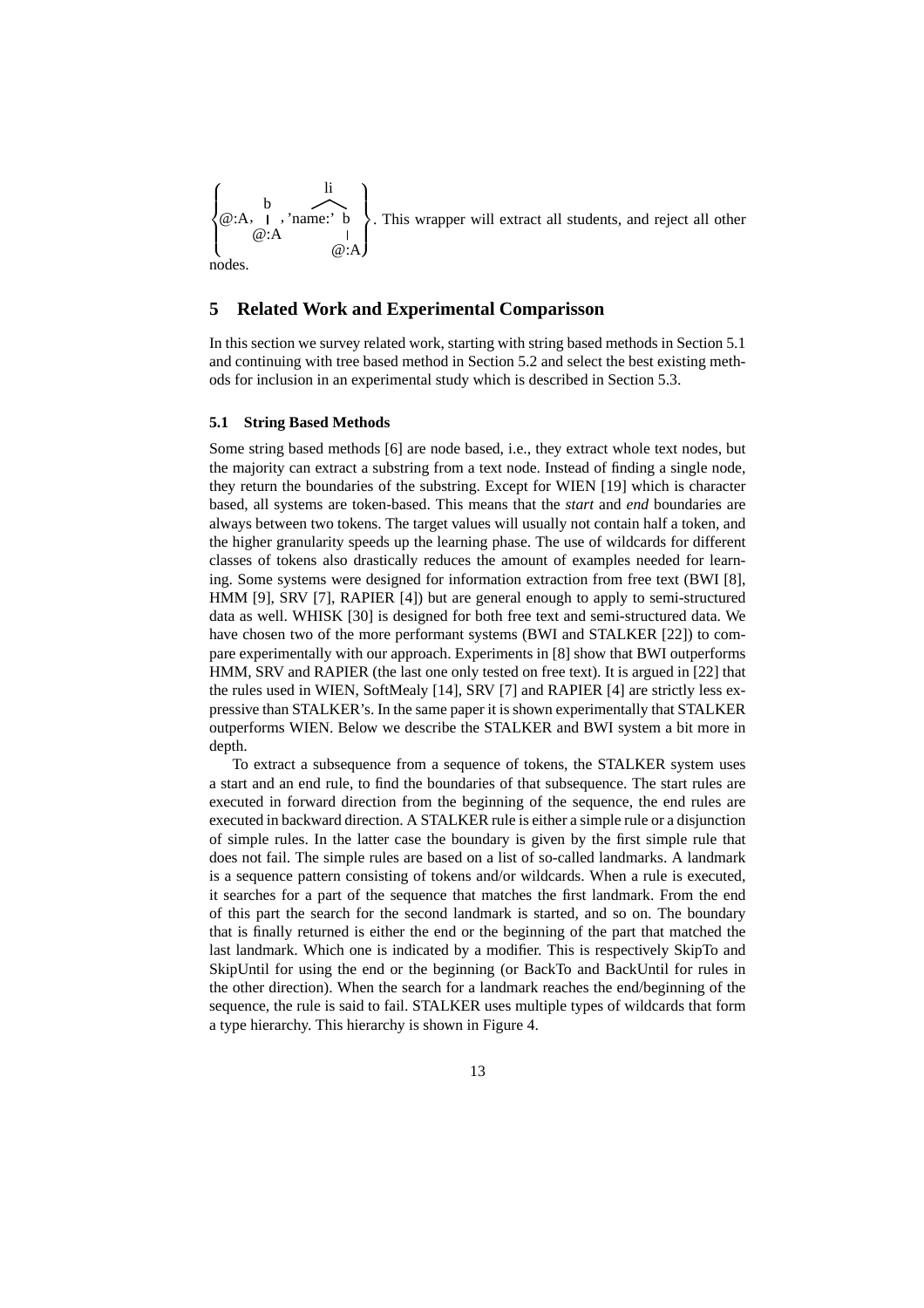*Example* 7. The rule  $\frac{SkipTo}{$  $>$ b $>$  $<$ b $>$ a $>$ ) applied on the HTML sequence of Example 1 returns the position at the end of the first occurrence of these three consecutive tags, i.e., at the beginning of 'title1' While the rule  $BackTo()$ *BackTo(* $\langle$  /a $\rangle$ ) applied on the same sequence returns the position at the end of 'author3'. These rules will both fail on the HTML sequence of Example 2. The rule *SkipTo(*name *Punctuation) SkipUntil(Capitalized)* with two landmarks, each containing a wildcard, will, given the sequence of Example 2, return the beginning of 'Stefan'.



**Fig. 4.** Wildcard hierarchy. A token that matches a wildcard of a given type, will also match the wildcards of the ancestors of that type.

The STALKER induction algorithm starts from a set of positive examples (each consisting of a sequence wherein boundaries of a subsequence are given). As long as this set is not empty, a new simple rule is learned, those examples that are covered by this rule are removed from the set, and that rule is added to the disjunction of rules that will be the final result. The algorithm to learn a simple rule chooses one *seed* example (the shortest example in the set) to guide the induction, the other examples are used to test the quality of candidate rules. The algorithm does not search the entire rule space for the best rule but takes in each loop two rules from the current set of rules. One is the best solution in the set, the other is the best refiner in the set. Some heuristic rules are designed to define a ranking (best solution and best refiner) over a set of rules. This ranking is based on properties of the rules and on the number and quality of the extractions that each rule performs on the other examples. The refinements of the best refiner, together with the best solution, gives the new rule set for the next iteration. This loop continues until a perfect solution is found (one that either extracts correctly from an example or fails on that example) or until all refinements fail. The initial set of candidate rules are single landmark rules, with each landmark a single token or wildcard (occurring in the seed). The refinement step will either extend one of the landmarks of a rule with an extra token or wildcard (the extended landmark has to match within the seed), or add a new single token/wildcard landmark somewhere in the rule (the token or wildcard has to occur in the seed).

In contrast with other string based methods, STALKER implements a hierarchical extraction approach. An *Embedded Catalog (EC)* describes the structure of the data. This is a tree structure where the leaves are fields, and the internal nodes either tuples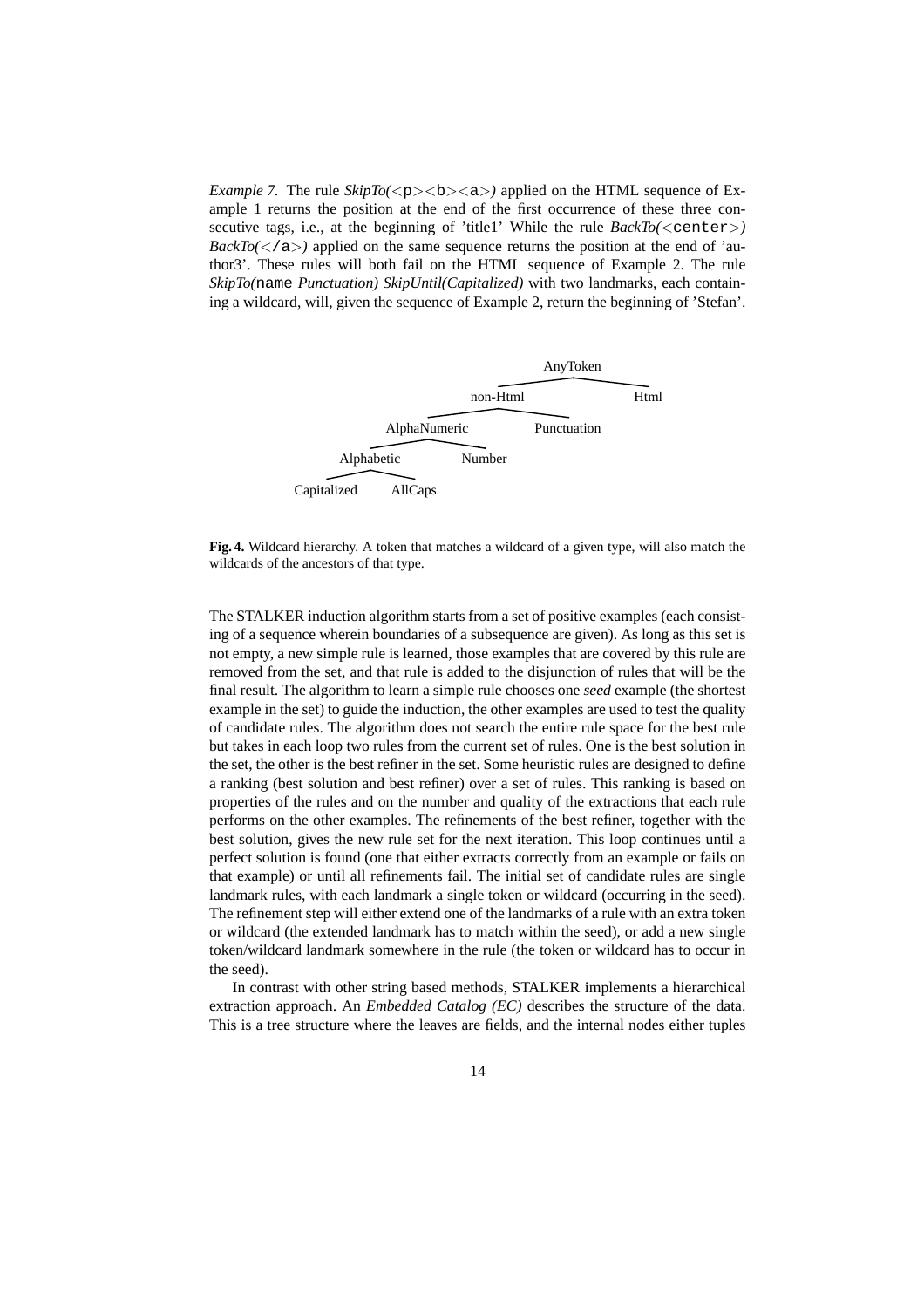or lists. Figure 5 shows the EC for Example 1 and 2. Note that the EC formalism might not be expressive enough to represent some more complex data structures. To extract a specific field, first the parent has to be extracted, and the extraction rules are then applied on the subsequence extracted for the parent. To extract the author fields of Example 1, first the complete list of papers is extracted (the rules from Example 7 achieve this). Then the individual papers are extracted. And finally from each paper, the author field is extracted. The advantage of this approach is that complex extraction tasks are split into easier problems. Disadvantages are that during learning more examples are needed to learn for every level of the hierarchy<sup>4</sup>, and that errors in the different levels will accumulate.

| PD Document            |        | <b>SL</b> Document |               |  |  |  |
|------------------------|--------|--------------------|---------------|--|--|--|
| SearchTerm LIST(Paper) |        |                    | LIST(Student) |  |  |  |
|                        |        |                    |               |  |  |  |
| Title                  | Author | Name               | Supervisor    |  |  |  |

**Fig. 5.** Embedded Catalogs for the paper database ex. (left) and the student list ex. (right).

Like STALKER, the Boosted Wrapper Induction (BWI) extracts a subsequence using a start rule and an end rule. A BWI rule is a set of simple rules with an associated weight. During extraction, each simple rule in the set extracts a boundary and casts a weighted vote, to return a single winning boundary. Using the terminology from STALKER, a single BWI rule consists of two landmarks, called prefix and suffix. The rule searches for the first sequence that matches the concatenation of prefix and suffix. The boundary point is placed in between the tokens that match the prefix and those that match the suffix. This is less expressive than a simple STALKER rule. In BWI, both start rules and end rules go in the forward direction. The BWI system does not extract hierarchically. The rules are applied to find every matching point in the entire HTML sequence.

*Example* 8. The BWI rule  $\langle |\langle p \rangle \langle \delta \rangle \langle a \rangle$ ,  $[non-Html] \rangle$  looks for the first sequence of the three html tags that are followed by an non-html token. Applied on the HTML sequence of Example 1, it returns the start position of 'title1'.

The BWI learning algorithm uses a boosting approach. It learns repeatedly from a set of weighted examples. In each iteration, a simple rule is learned with a *weak learner*. After each iteration, the weights of the examples are changed according to the performance of the learned rules. Examples that are extracted well get a smaller weight while for the others the weight is increased. Hence, in each iteration, the weak learner focusses on the examples for which the results are poor. This technique is shown to give significant improvements over the use of the weak learner on its own [29]. The number of boosting iterations is given as a parameter T.

<sup>4</sup> To learn list extraction, each example should consist of two consecutive elements of the list.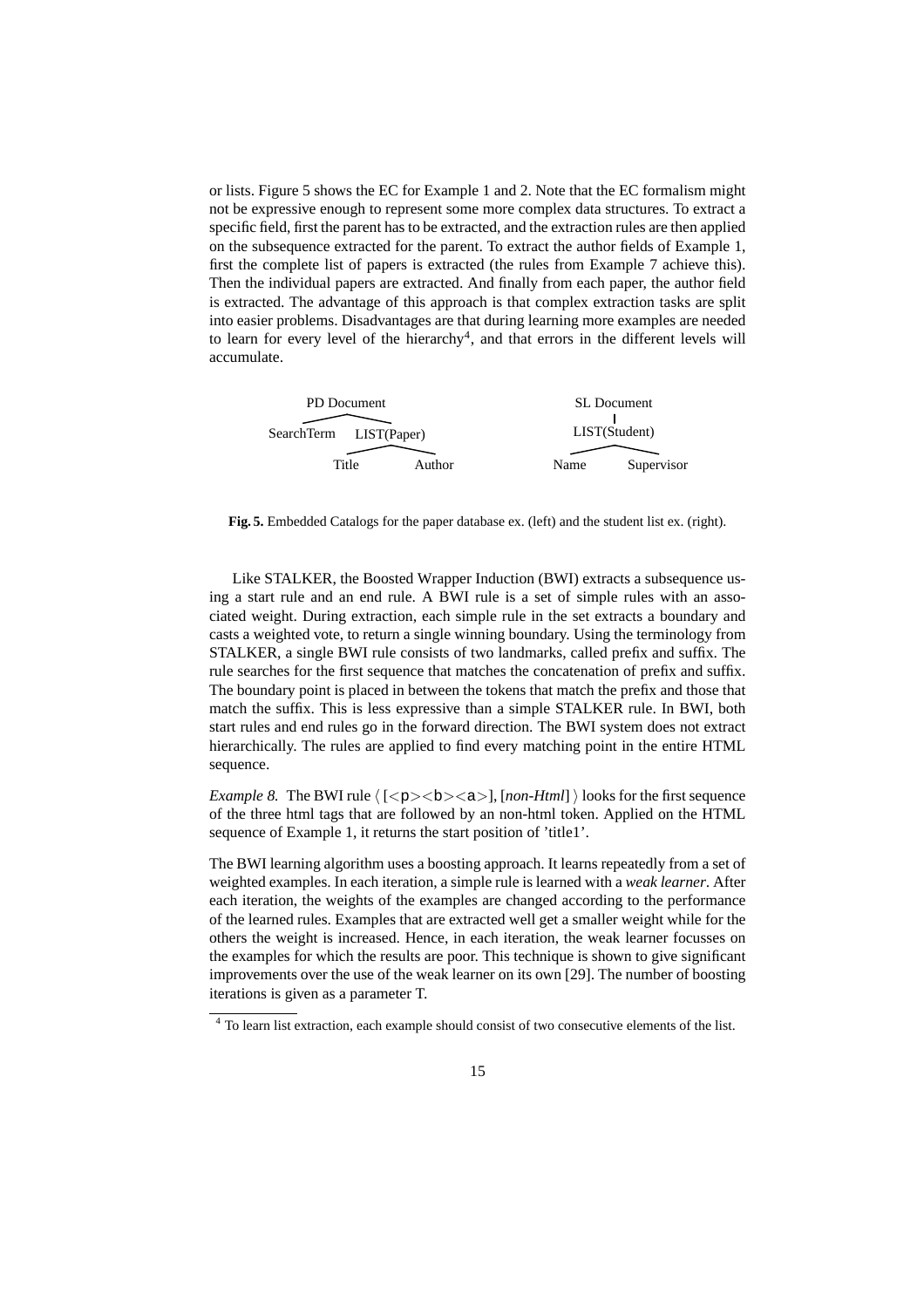The weak learner used in BWI, starts from an empty pair  $\langle \cdot | \cdot \rangle$ . The algorithm searches for the best possible extension (front) of the prefix and the best possible extension (back) for the suffix. A *lookahead* parameter L indicates the maximal length of the extensions. Every combination of the old and new prefix with the old and new suffix is given a score with a function that measures performance on the training set. The combination with the best score becomes the new rule. This process is repeated until the rule remains unchanged. The algorithm can work with extra negative examples next to the positive ones.

It is not straightforward to compare the expressiveness of the  $(k, l)$ -contextual tree languages with the wrapper representation languages of STALKER or BWI. Therefore, an experimental comparison is performed in Section 5.3. Note though that even when a correct wrapper can be expressed in the representation language, the heuristic search in STALKER does not guarantee to find it. For our induction algorithm holds that if a correct wrapper can be expressed as a  $(k, l)$ -contextual tree language, it will be found (given sufficient examples).

#### **5.2 Tree Based Methods**

In [17], it is shown that wrappers learned directly from the unranked tree structure of the document perform better than wrappers that learn from ranked representations of the unranked document tree. The tRPNI algorithm [5] learns from unranked trees. Its hypothesis space consists of whole class of regular unranked tree languages. However, it needs completely annotated documents. As our focus is on learning from a few positive examples, we do not consider it further. The other tree based learning approach we are aware of is the the Local Unranked Tree Inference(LUTI) algorithm [17] which we describe in more detail below. Besides approaches that learn a wrapper, there is also a research line that explores wrapper programming languages and the visual specification of wrappers. See [13] for a representative example.

The Local Unranked Tree Inference algorithm is closely related to our approach. As mentioned in Section 4.2, both methods start with a preprocessing step to generalize over the text nodes in the training examples. Each text node becomes either a target  $(X)$ , a distinguished context  $(C)$  or a generalized text node  $(Q)$ . Note that this approach uses only a single string as distinguishing context instead of a set. Basically this method infers a  $(k, 2)$ -contextual language (a special case  $l = 2$  of our method). But some extra differences exist. We can describe these as two transformations that are performed in a preprocessing step on both training examples as on the documents to be extracted.

The first transformation replaces every node f into a node  $f.X$ , if its subtree contains the X-node. If the subtree does not contain the X-node but a  $C$ -node then it is replaced by f.C. Hence, limited information is passed infinitely upwards, making the method not purely local. However, the subclass remains inferable and the expressiveness is enhanced.

The second transformation in [17], although part of the inference algorithm, can also be explained as a preprocessing step. The automaton accepts everything below a node that is not of the form  $f.X$ , i.e., all subtrees below such nodes can be removed and only the path from the root to the  $X$ -node is left, together with the siblings of the nodes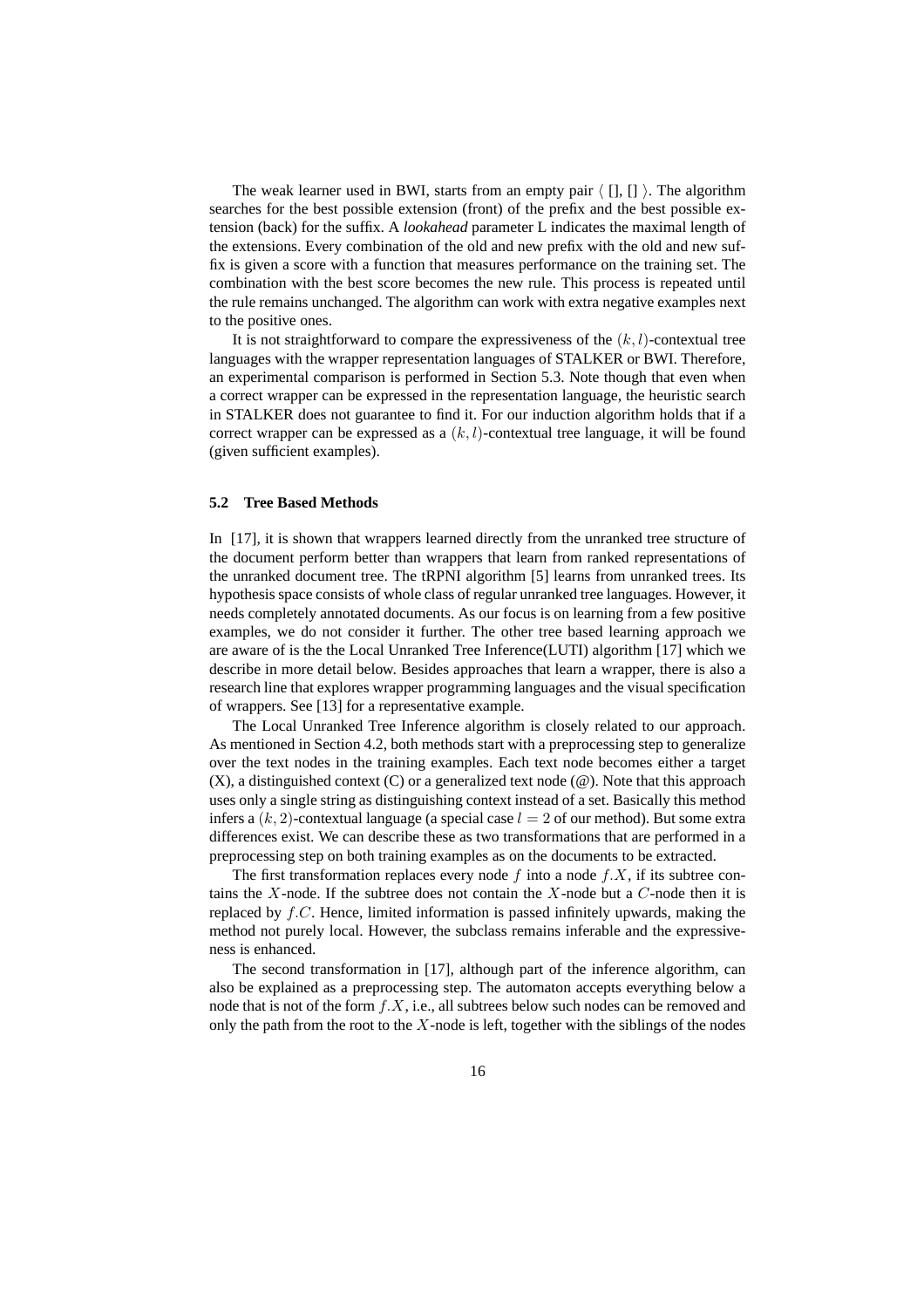on that path; parts farther away from the marked node are ignored. This enhances the generalizing power of the resulting language (and reduces the expressiveness).

*Example 9.* The left tree below shows the document tree of Example 2 after the first transformation, while the tree on the right shows the result of applying the second transformation to that same tree. Note that the string "name:" is used as the distinguishing context and is replaced  $\lim_{x \to \infty}$ . html.X



Thanks to the first transformation, the LUTI algorithm can express some global vertical relations. The relation between the target node or a context node and an ancestor that is an arbitrary number of levels higher can be described, despite that  $l$  is always 2. Our algorithm (KL) is purely local and does not have this extra expressiveness. Our experiments showed that local information in the vertical direction (a high enough  $l$ parameter) was sufficient for all data sets.

The second transformation in LUTI reduces its expressiveness with regard to KL as all information about the siblings of the target node is removed while KL retains this neighborhood. We encountered several data sets where that information was needed to disambiguate positive and negative examples. Consider, for instance, a table with bargains. The aim is to extract those with a picture of the item. The picture, when present, occupies the first cell of the row (a sibling of the cell containing the target).

#### **5.3 Experiments**

We evaluate our approach on the WIEN data sets, the bigbook data set and the okra data set<sup>5</sup>. Each of these sets contains a set of pages from a same domain, most of them have an associated set of annotations for a specific extraction task. We have split the tasks aiming at the extraction of a *n*-tuple in *n* single field extraction tasks. We refer to them with the name of the original data set and the index of the field in the tuple. We use a well-defined subset of 36 extraction tasks from the available WIEN data tasks, namely those that extract a complete text node and for which the information on the nodes to be extracted is available in the WIEN data. Each example is a single page with exactly one of the target values marked. The target concepts are given only through annotated pages. No rules are given for a correct wrapper. Hence we will assume that the annotated pages contain all possible exceptions, and that a wrapper is correct for the given domain when it correctly extracts every annotated page in the data set.

<sup>5</sup> These are available at the RISE repository: http://www.isi.edu/info-agents/RISE/index.html.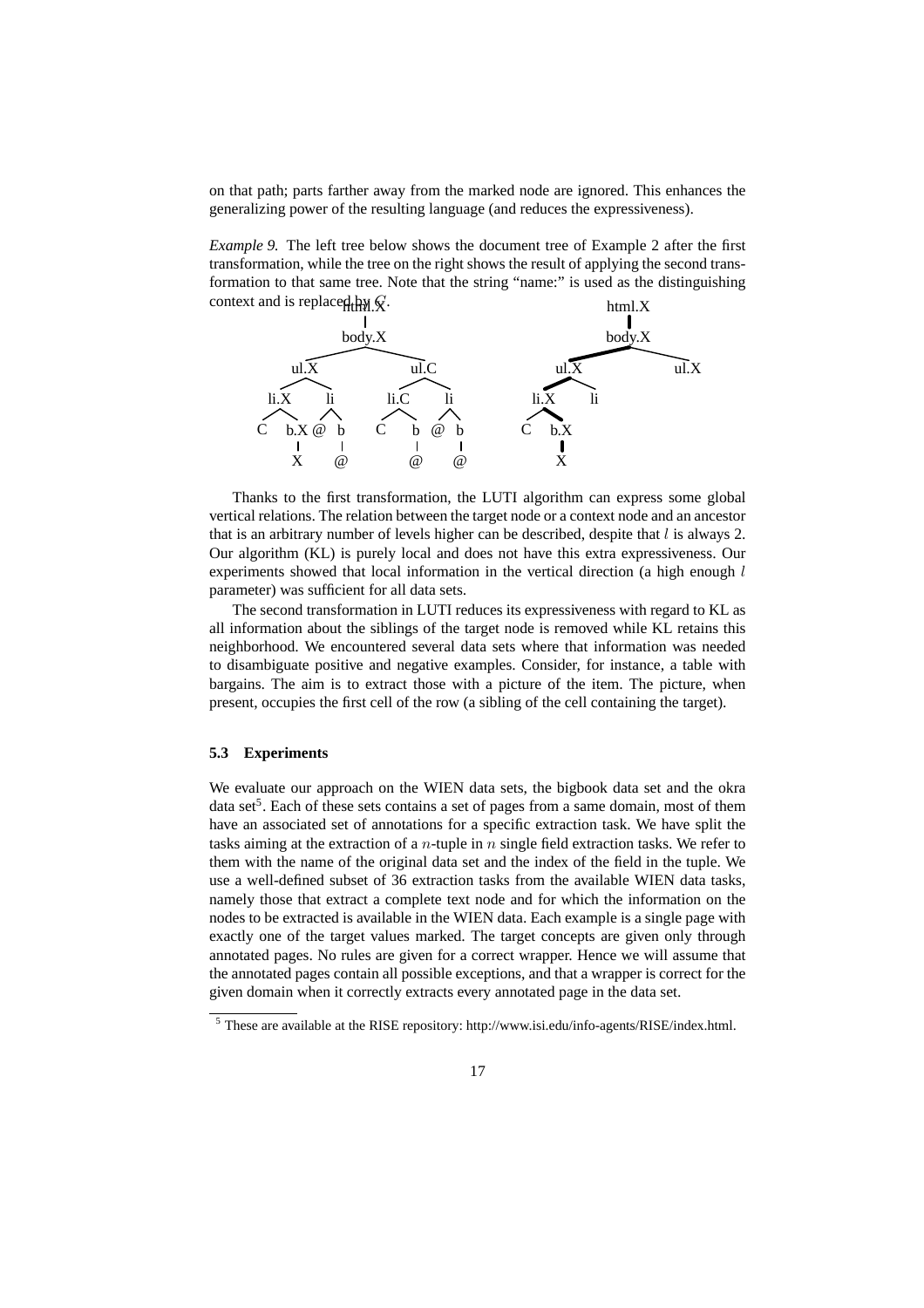We use the F1 score as a fitness criterion. Given E, the number of text nodes extracted from the test set, C, the number of correctly extracted text nodes, and T, the total number of text nodes to be extracted from the test set, Precision(P) is defined as  $P=C/E$ , recall $(R)$  as  $R=C/T$ . The F1 score is defined as the harmonic mean of precision and recall: F1=2PR/(P+R).

For the purpose of doing these experiments we have obtained an implementation of the BWI algorithm from the Fondazione Bruno Kessler. For the STALKER and Local Unranked Tree Inference algorithms we used our own implementation. Through extensive communication with the authors we have tried to stay as close as possible to the original implementations. We used for both STALKER and BWI the same set of wildcards, the one shown in Figure 4.

The experiments compare the ability of the different algorithmsto learn from a small set of positive examples. In our setup, each experiment selects 5 random examples from a data set. Each algorithm learns from the same 5 examples, and the F1 score of the resulting wrapper on the whole data set is calculated. This experiment is not intended to measure the number of examples needed by each algorithm but to measure which one learns best from a given sample of (incomplete) data. Table 1 shows for each task the mean over 5 experiments. Note that due to the hierarchical nature of STALKER, it is given more information per example. Not only the boundaries of the target, but also the boundaries of its ancestors, and when one of the ancestors is a list element also the boundaries of one of its adjacent siblings. It also expects the embedded catalog for the induction task at hand. For the WIEN data sets, we use the embedded catalogs originally used in the STALKER papers. We did not run STALKER on bigbook and okra due to a lack of embedded catalogs for them. We did not run BWI on them as it was not worth the effort of making an extra converter.

The STALKER algorithm is parameterless. The  $(k, l)$ -contextual algorithm presented here needs three parameters:  $k$ ,  $l$ , and whether to use distinguishing contexts or not. These parameters need tuning for every task. In column *KL(opt.)* in Table 1, the results are shown for the set of optimal parameters for each experiment (based on F1 score on the test set). To have a fair comparison though, the parameters have to be chosen without the extra annotations in the test set. We therefore use a parameterless version of our algorithm [25]. This version uses a heuristic to make an estimation for the parameters, based on unmarked pages. As unmarked pages we use the pages from the given examples with the markers removed. The results are given in column *KL(est.)*. The estimated parameters are sometimes suboptimal though. This is part of the motivation to learn these parameters interactively (see Section 7).

The BWI system has two parameters for the learning phase: lookahead(L) and the number of boosting iterations (T), and one parameter  $(\tau)$  for the extraction phase that allows to make a tradeoff between precision( $\tau = 1$ ) and recall( $\tau = 0$ ). We used for T the values 10 and 100, but found them to make no difference. The explanation in [8] seems valid: in contrast to free text, semi structured documents are formatted highly regular, and therefore need only a few boundary detectors. For  $\tau$  we used the values 0, 0.5, and 1, but found them to have very small influence. The training time increases exponentially with the lookahead. L is therefore a tradeoff between quality and time. We used all values from 2 to 7. The LUTI algorithm has also two parameters:  $k$  and whether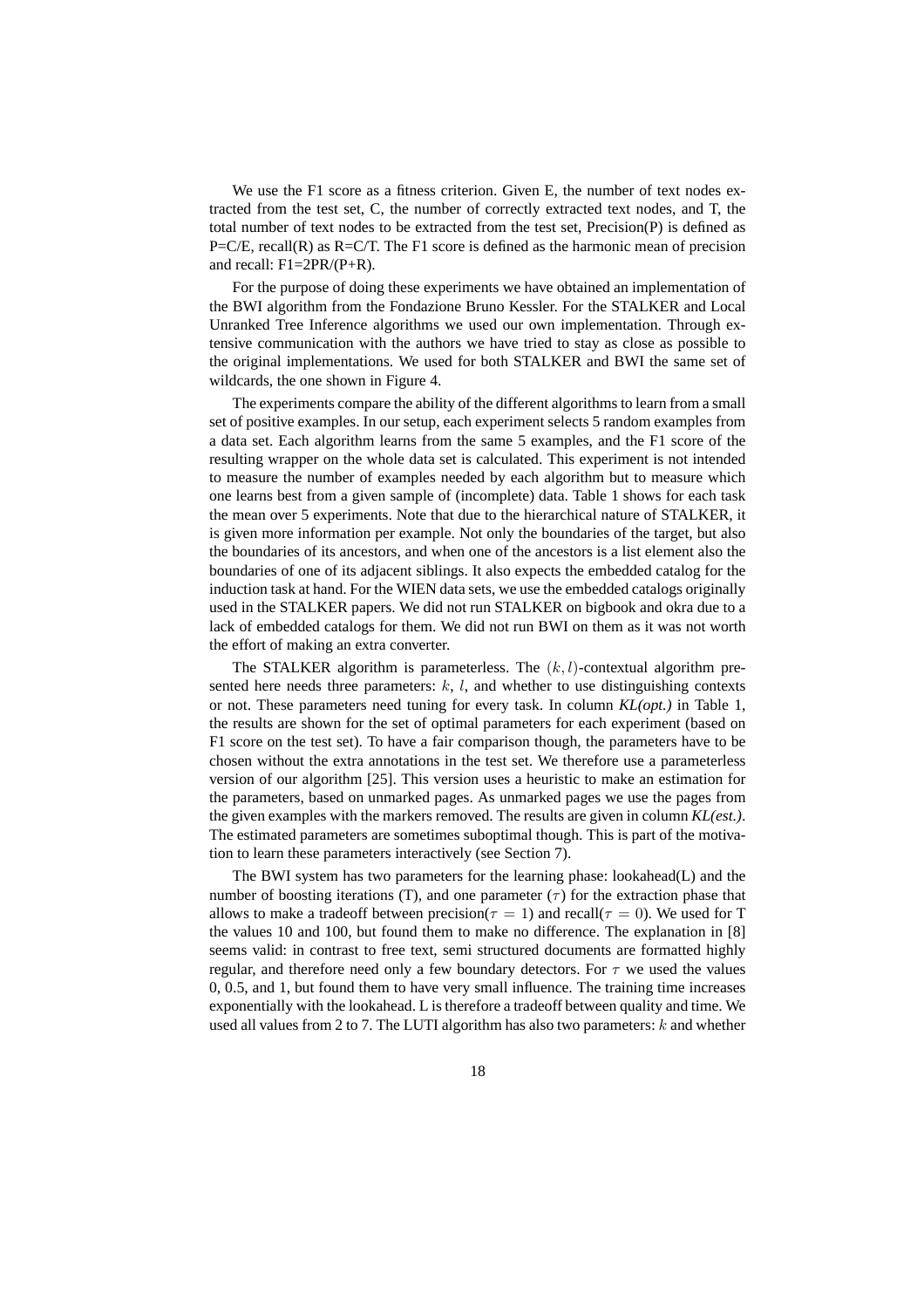**Table 1.** Experimental comparison on how well the given algorithms perform with few examples. Each column shows the F1 score for the wrappers learned with the respective algorithms on a set of only 5 random examples (each experiment is performed 5 times and the results are averaged). The first column indicates the data set, while the second column indicates whether the algorithms LUTI, KL(opt.), and KL(est.) used distinguishing contexts.

| Data set     | ctx | <b>LUTI</b>  | KL (opt.)          | KL (est.) | <b>STALKER</b>    | <b>BWI</b>        |
|--------------|-----|--------------|--------------------|-----------|-------------------|-------------------|
| $s1-1$       |     | 89.1         | 100.0              | 100.0     | 92.2              | 100.0             |
| $s1-3$       |     | 90.4         | 98.7               | 93.4      | 81.0              | 9.1               |
| $s1-4$       |     | 78.8         | 100.0              | 100.0     | 93.1              | 42.7              |
| $\sqrt{3-2}$ |     | 97.6         | <b>100.0</b>       | 100.0     | 99.4              | 27.4              |
| $s3-3$       |     | 98.2         | 100.0              | 100.0     | 96.3              | 6.4               |
| $s4-1$       |     | 91.6         | 100.0              | 100.0     | 88.8              | 58.9              |
| $s5-2$       |     | 93.8         | 98.9               | 94.7      | 91.3              | 27.6              |
| $s8-2$       |     | 100.0        | 100.0              | 100.0     | 95.9              | 31.6              |
| $s8-3$       |     | <b>100.0</b> | 100.0              | 100.0     | 91.3              | 96.6              |
| $s10-2$      |     | 100.0        | 100.0              | 100.0     | 96.8              | 20.3              |
| $s10-4$      |     | 100.0        | 100.0              | 100.0     | 96.3              | 10.8              |
| $s11-1$      | V   | 100.0        | 100.0              | 100.0     | 91.7              | $\overline{1.9}$  |
| $s11-2$      | ✓   | <b>100.0</b> | 100.0              | 89.4      |                   | 8.1               |
| $s12-2$      |     | 98.4         | 98.5               | 98.4      | 93.1              | 33.8              |
| $s13-2$      |     | 100.0        | 100.0              | 100.0     | $\overline{95.9}$ | 38.7              |
| $s13-4$      |     | 100.0        | 100.0              | 100.0     | 85.6              | 5.5               |
| $s14-3$      |     | 99.5         | 100.0              | 100.0     | 78.0              | 14.1              |
| $s15-2$      |     | 97.1         | 100.0              | 100.0     | 96.2              | 34.9              |
| s19-4        |     | 100.0        | 100.0              | 100.0     | <b>100.0</b>      | 17.2              |
| $s20-3$      | V   | 98.5         | $\overline{100.0}$ | 100.0     | 100.0             | 97.7              |
| $s20-4$      | V   | 97.5         | 100.0              | 100.0     | 99.6              | 100.0             |
| $s20-5$      | V   | 97.5         | 100.0              | 100.0     | 100.0             | 86.4              |
| $s20-6$      | V   | 98.5         | 100.0              | 100.0     | 84.0              | 100.0             |
| $s22-2$      |     | 93.3         | 100.0              | 99.8      | 100.0             | 68.9              |
| $s23-1$      |     | 97.6         | 100.0              | 100.0     | 87.5              | 99.5              |
| $s23-3$      |     | 94.4         | 100.0              | 100.0     | 96.2              | 19.7              |
| $s25-2$      |     | 97.2         | 100.0              | 100.0     | 93.5              | $\overline{20.9}$ |
| $s29-1$      |     | 96.6         | 96.6               | 65.6      | 87.3              | 22.8              |
| $s29-2$      |     | 100.0        | 87.8               | 36.8      | 60.7              | 28.4              |
| $s30-2$      |     | 96.0         | 100.0              | 96.0      | 88.0              | 88.6              |
| bigbook-2    |     | 94.3         | <b>100.0</b>       | 97.3      |                   |                   |
| bigbook-3    |     | 88.0         | 100.0              | 96.9      |                   |                   |
| okra-1       | V   | 100.0        | 100.0              | 100.0     |                   |                   |
| okra-2       | V   | 99.3         | 100.0              | 100.0     |                   |                   |
| okra-3       | V   | 99.1         | <b>100.0</b>       | 100.0     |                   |                   |
| okra-4       | V   | 99.1         | 100.0              | 100.0     |                   |                   |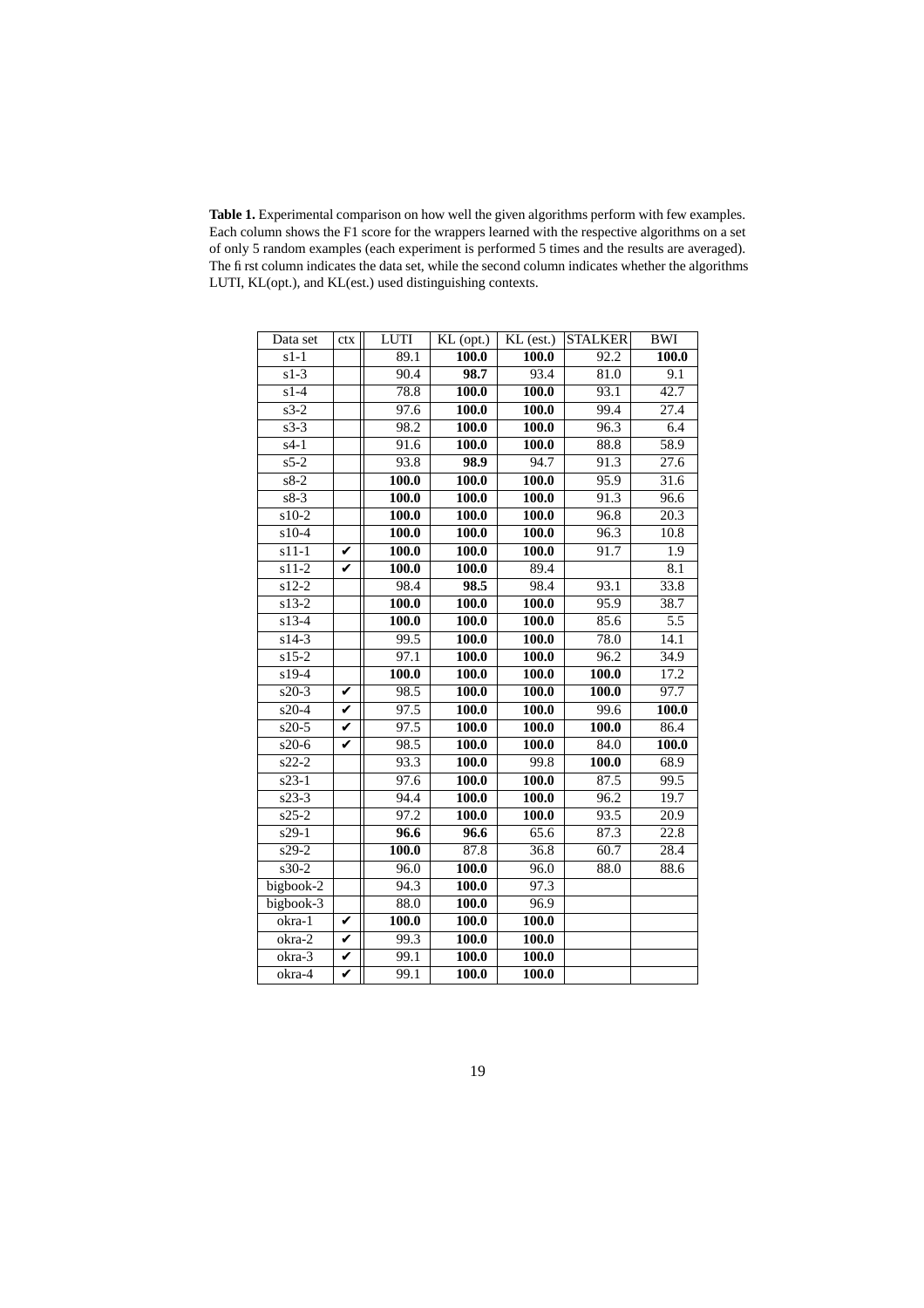to use distinguishing contexts or not. The results shown for both LUTI and BWI, are those with the set of optimal parameters for each experiment (based on F1 score on the test set). The context parameter for LUTI and KL (both opt. and est.) was always the same, and is given in an extra column *(ctx)*. Note that no results for STALKER are included for data set s11-2, as this task contains alternative values, i.e., multiple elements to be extracted for the same field within the sequence extracted for the parent tuple. This cannot be represented in the embedded catalog formalism of STALKER.

Even though the parameterless version of the KL algorithm does not always reach optimal scores, it is only beaten in 4 of the 36 tasks. Three times by STALKER, and three times by LUTI, while it beats LUTI 22 times and STALKER 23 times (on 29 tasks). Note that using optimal parameters for LUTI and BWI is not fair when comparing them with STALKER, but makes the results for KL(est.) stronger. Recall that STALKER also has the advantage of getting extra information.

### **6 Learning the Parameters**

As shown in Section 5.3, our  $(k, l)$ -contextual tree language improves upon the local unranked tree automata of [17] by being able to learn from fewer examples. However, a problem shared with [17] is that the method needs **parameter tuning** for each task. Selecting the optimal parameters requires to run the program on a set of completely annotated documents to obtain precision and recall. Hence parameter selection is in fact based on a large set of positive and negative examples.

Here, we describe how to learn parameters based on a small set of negative examples. In addition, it is indicated when  $(k, l)$ -contextual tree languages are not expressive enough to reach a 100% F1-score for the extraction task at hand.

Our algorithm finds the parameters k and l, such that the  $(k, l)$ -contextual language learned from the positive examples is the most general one that still rejects all the negative examples.

#### **6.1 Algorithm**

*Order relations* We will use two order relations on languages. The first is the standard set inclusion  $L_1 \subseteq L_2$ . Recall from Proposition 4 that this order is anti-monotonic in the parameters. The second order is defined using a finite set S of trees. Let  $\#acc(S, L)$ be the number of trees from S that belong to the language L (the *count*). Then we define  $L_1 \geq_S^{\#} L_2$  as  $\#acc(S, L_1) \geq \#acc(S, L_2)$ . Note that for any S we have  $L_1 \supseteq L_2 \Rightarrow$  $L_1 \geq_S^{\#} L_2$ , hence  $\geq_S^{\#}$  is also anti-monotonic in the parameters, i.e., the count decreases with increasing parameter values.

*Solutions* In what follows, we denote with  $[k, l]$  the  $(k, l)$ -contextual language learned from the given positive examples Pos. So, [k, l] equals  $L_{(k,l)}(F_{(k,l)}(Pos))$ . Any such set  $[k, l]$ , for some parameters k and l, is called a *potential solution*. If, moreover,  $[k, l]$ is consistent with the negative examples Neg, i.e., if  $Neg \cap [k, l] = \emptyset$ , we call  $[k, l]$  a *solution*. We define a solution  $L_1$  to be better than  $L_2$  when it extracts more solutions from the documents used to learn the wrapper; more formally, when  $\#acc(S, L_1) \ge$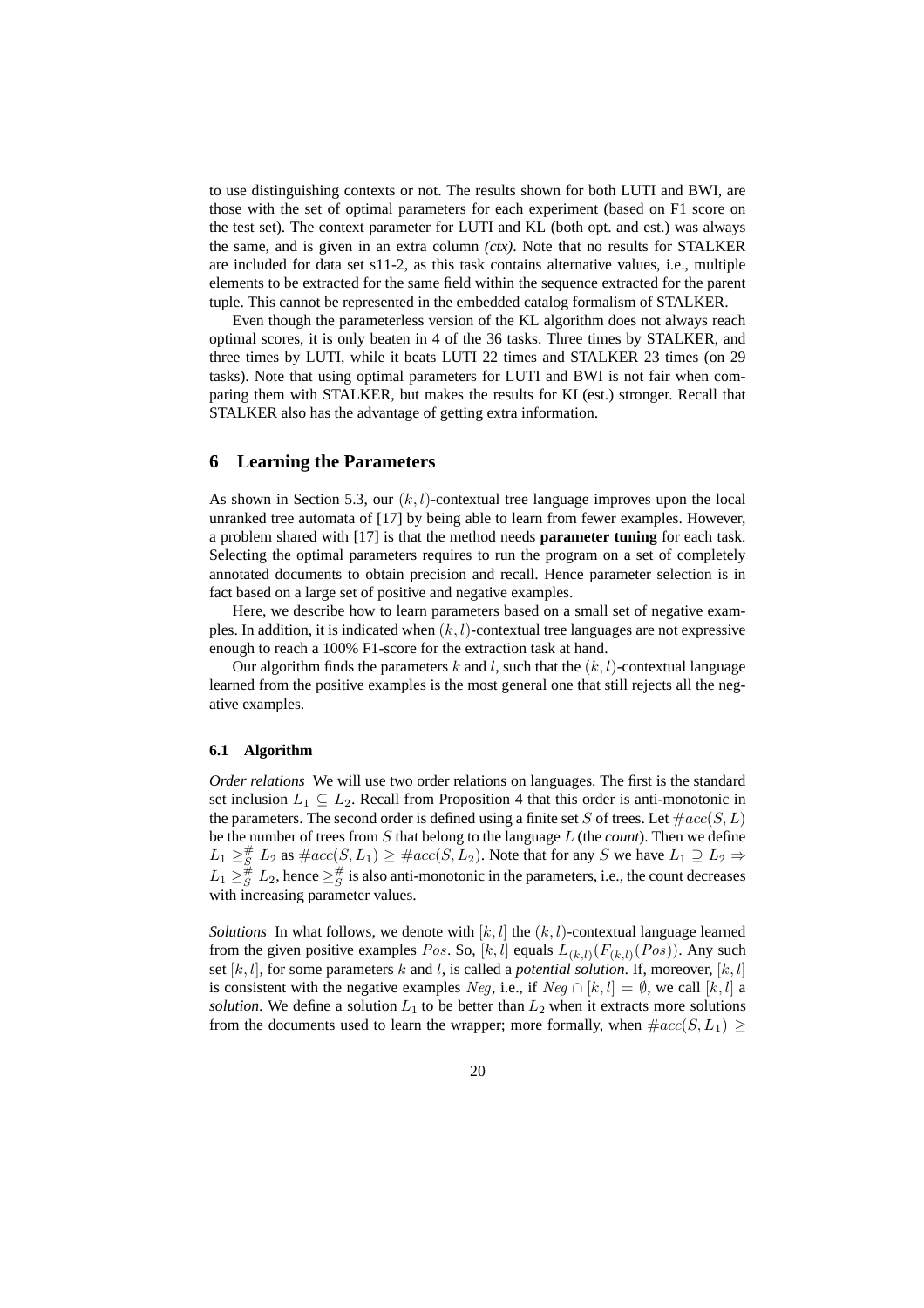$\#acc(S, L_2)$  where S has a tree for each candidate node (with the candidate marked cnfr. Section 4.2). Hence the best solution is the solution that is maximal in the order  $\geq_S^{\#}$ .

*Heuristic* Due to the anti-monotonicity, we have that  $\#acc(S, [k, l]) \leq \#acc(S, [k - \ell])$ 1, l]) and  $\#acc(S, [k, l]) \leq #acc(S, [k, l-1]),$  hence  $\#acc(S, [k-1, l])$  and  $\#acc(S, [k, l-1])$ 1) are upper bounds on the value of  $\#acc(S, [k, l])$ . The algorithm uses them to estimate the value of  $\#acc(S, [k, l])$  and, at each step, computes the count of the language with the best estimate. The search stops when the best estimate cannot improve upon the current best solution.

*Example 10.* Let *Pos* be the singleton with as element a tree *t* derived from the tree of the HTML example in Example 1, such that the node containing 'title1' is marked. Some examples of potential solutions, given *Pos* are  $[1,2] = L_{(1,2)}($  $\int$  $@:T$ , a ) ),

$$
[1,3] = L_{(1,3)}\left(\left\{\begin{array}{ccc} a & b \\ \varnothing \cdot T & l \\ \varnothing \cdot T & l \end{array}\right\}), [1,4] = L_{(1,4)}\left(\left\{\begin{array}{ccc} a & b & l \\ \varnothing \cdot T & l & a \\ \varnothing \cdot T & l & a \\ \varnothing \cdot T & l & a \end{array}\right\}), \text{ and } \left\{\begin{array}{ccc} a & b & l \\ \varnothing \cdot T & l & a \\ \varnothing \cdot T & l & a \\ \varnothing \cdot T & l & a \\ \varnothing \cdot T & l & a \end{array}\right\}), \text{ and } \left\{\begin{array}{ccc} p \\ \varnothing \cdot T & l & a \\ \varnothing \cdot T & l & a \\ \varnothing \cdot T & l & a \\ \varnothing \cdot T & l & a \end{array}\right\}
$$
\n
$$
[2,4] = L_{(2,4)}\left(\left\{\begin{array}{ccc} b & p \\ \varnothing \cdot T & l & a \\ \varnothing \cdot T & l & a \\ \varnothing \cdot T & l & a \\ \varnothing \cdot T & l & a \end{array}\right\}). \text{ Defining S as the set of trees derived from } t
$$

that have a single node marked,  $\#acc(S, L)$  returns the number of nodes extracted from *t* by a wrapper based on L. For [1, 2] the extractions from *t* are {title1, author1, title2, author2, title3, author3, Prev, 1, 3, Next}. Hence  $\#acc(S, [1, 2]) = 10$ . The extractions for [1, 3] are {title1, title2, title3, Prev, Next}, and  $\#acc(S, [1, 3]) = 5$ . The extractions for [1, 4] and [2, 4] are {title1, title2, title3}, hence  $\#acc(S, [1, 4]) = \#acc(S, [2, 4]) = 3$ . For the set {author1, 1} as negative examples, we get that  $[1, 3]$ ,  $[1, 4]$ , and  $[2, 4]$  are solutions. From these, [1, 3] is the best solution as it is the most general  $(k, l)$ -contextual tree language accepting *Pos* and rejecting all negative examples. With {Prev} as the the set of negative examples, only  $[1, 4]$ , and  $[2, 4]$  are solutions. According to the heuristic, the count of [2, 4] will be equal or smaller (equal in this example), hence there is no need for the algorithm to check  $[2, 4]$  after  $[1, 4]$  is found.

*Initialization* All  $(k, 1)$ -contextual languages extract all single node forks from the examples, hence are overly general and of no interest. Therefore, the search starts from the  $(1, 2)$ -contextual language as it has the largest count.

*Algorithm* To reduce the space requirements, our algorithm maintains for a given lvalue the count of at most one  $(k, l)$ -contextual language. If  $[k, l]$  is a solution, then the  $(k + 1, l)$ -contextual language is of no interest as it has a lower count; if it is not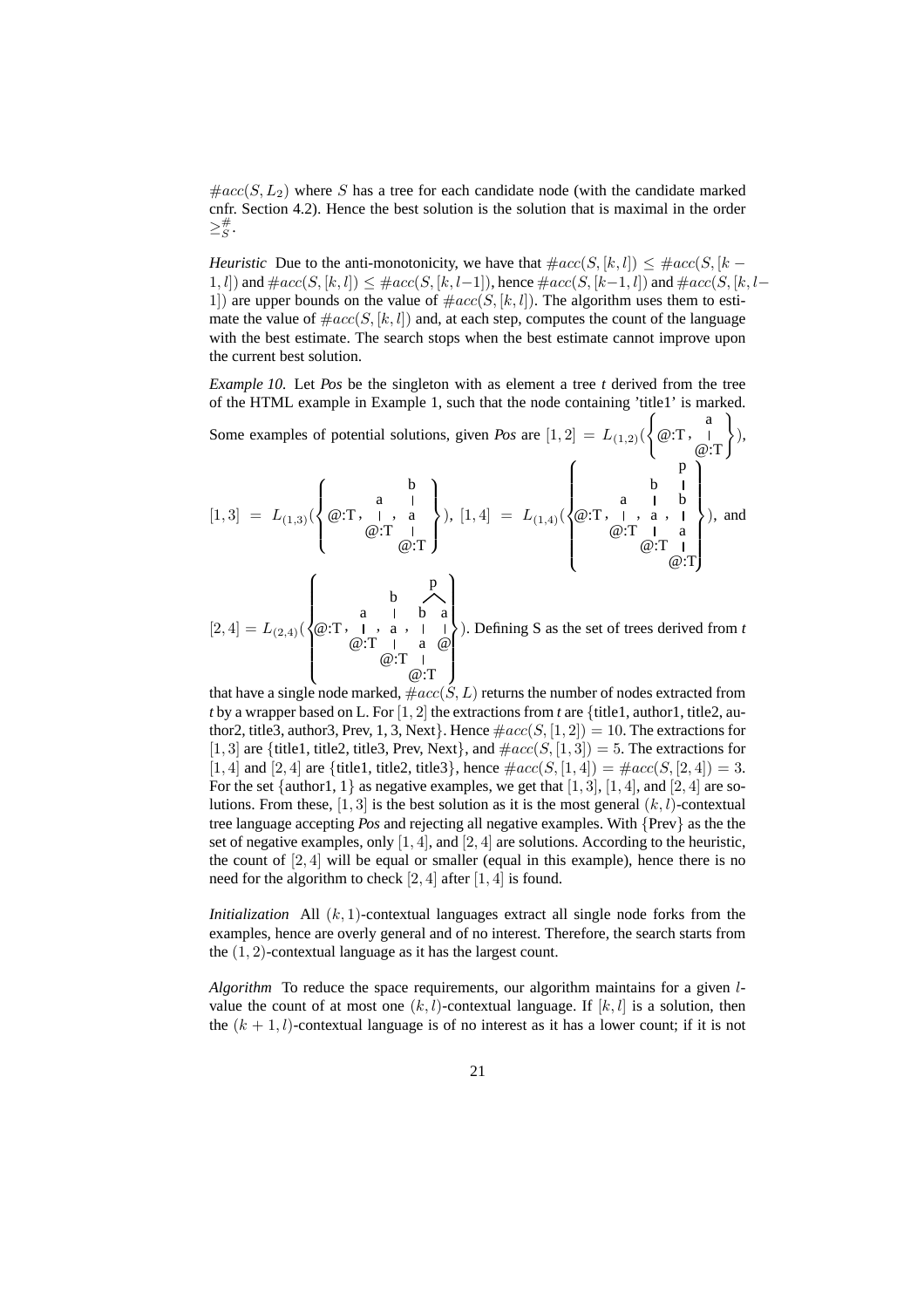a solution, then its count is discarded as soon as the count of the  $(k + 1, l)$ -contextual language is computed. These counts are maintained in a *front* (of the search). For each *l*-value, the front maintains the *k*-value  $(F.k[l])$ , the count  $(F.c[l])$  and whether it is a solution  $(F.\text{sol}[l])$  (see the right of Figure6). In each step, the algorithm selects the minimal value l such that the language  $[F.k[l], l]$  is most promising for exploration (the function BestRefinement):  $[F.k[l], l]$  is not a solution and the estimation of its refinement has the highest bounds on its count. For  $k > 1$ , the refinement is the language  $[F.k[l] + 1, l]$ , however for  $k = 1$ , also  $[1, l + 1]$  is a refinement.



**Fig. 6.** Parameter Space and Data Representation

*Example 11.* Given the data in Figure 6, the languages  $[1, 5]$ ,  $[4, 3]$  and  $[5, 2]$  are candidates for refinement. Although  $[4, 3]$  has the highest count, its refinement  $[5, 3]$  has a count bounded by 33 while both refinements of [1, 5] have a count bounded by 48, hence the latter is selected for refinement.

A final point to remark is that it is useless to consider a language  $[k, l]$  with k larger than  $MaxK(Pos, Neg, l)$ , the maximum branching factor for the forks of a given depth l (it depends on  $l$  because only the forks containing the target are considered). Indeed, an increase of  $k$  will not affect the number of extractions. The algorithm below achieves this by setting the k-value at level l to  $\infty$  and the count to 0 when refining it. When this happens for all l values, then it means that no wrapper based on  $(k, l)$ -contextual tree languages is expressive enough to reach a 100% F1-score. Note that there is always a solution when all examples come from a single document. The final set of forks then becomes ultimately the set of marked versions of the whole document.

The algorithm is sketched in Algorithm 2.  $F$  is the array representing the front as shown in Fig. 6. For a given l value, the values F.k[l], F.c[l], and F.sol[l] give respectively the k-value, the count and whether  $[k, l]$  is a solution. It is initialized for  $l = 2$  with k-value 1. The function  $BestRefinement(F)$  returns the l-value of the best candidate for refinement (as described above) if it exists, otherwise it either returns the l-value of the solution or reports failure. The function  $calc(Pos, Neg, k, l)$  updates  $F[l]$ with the appropriate values. Note that two refinements are computed when the selected best candidate has a  $k$ -value of 1. As long as there are candidates for refinement (nonsolutions) that have a larger bound than any of the solutions already encountered, the BestRefinement will return a non-solution. Hence the algorithm keeps searching for better (larger in the order  $\geq \frac{\#}{S}$ ) solutions even though some solutions are already found.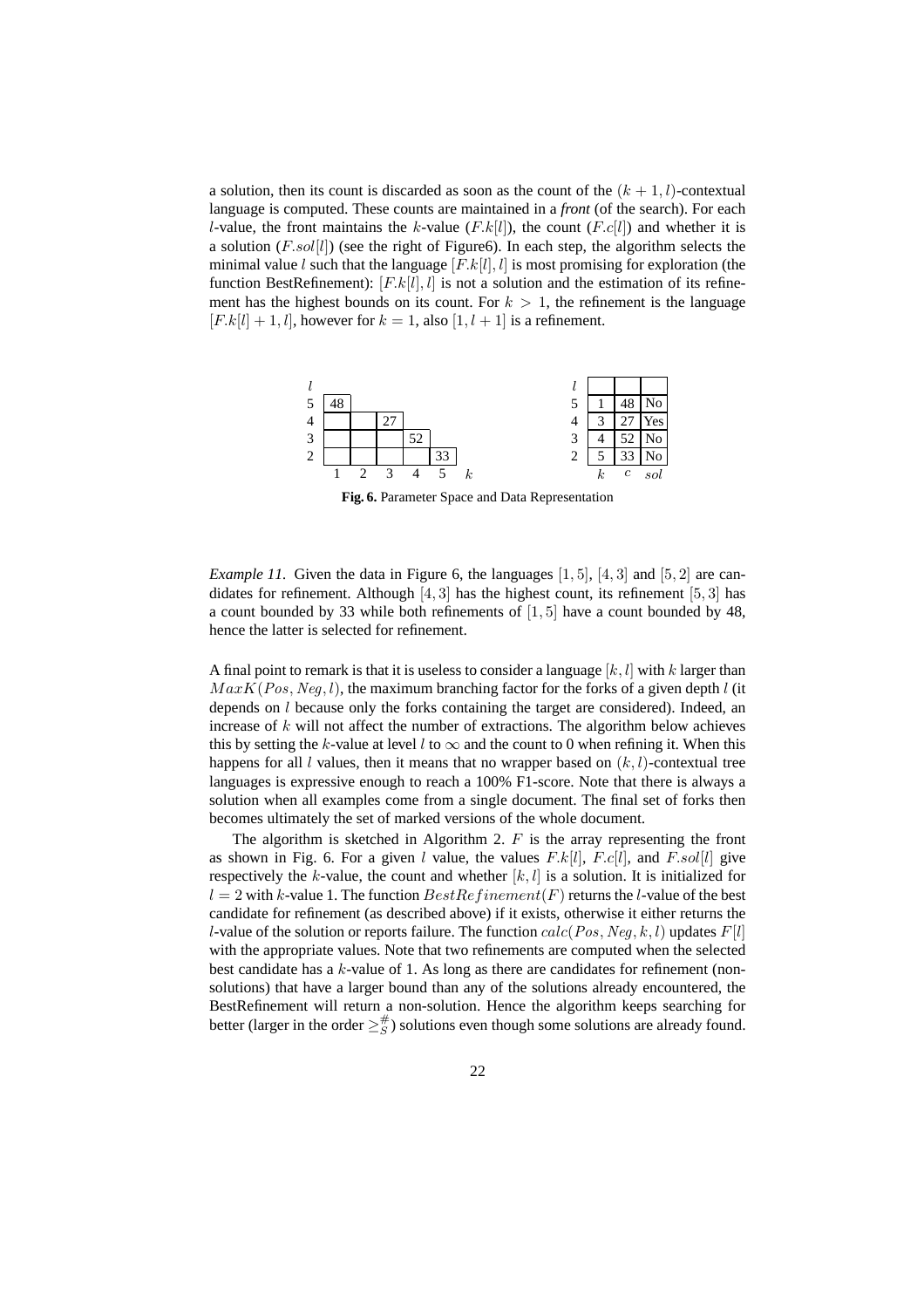**Algorithm 2** Learning the Parameters

**Input:** Pos and Neq, The sets of positive and negative examples. **Output:** The parameters  $k$  and  $l$  of the wrapper. 1: calc $(Pos, Neg, 1, 2)$  // initialization 2:  $bestL = 2$ 3: **while** not F.sol[bestL] **do** 4: **if** F.k[bestL]=1 **then** 5: calc( $Pos, Neg, 1, bestL+1$ ) 6: **end if** 7: calc( $Pos, Neg, F.k[bestL]+1, bestL$ ) 8: bestL = BestRefi nement( $F$ ) 9: **end while** 10: return  $F.k[bestL]$  and  $bestL$ **Function:** calc( $Pos, Neg, k, l$ ) 1: **if**  $k > \max K(Pos, Neg, l)$  **then** 2:  $F.k[l]=\infty$ 3:  $F.c[l]=0$ 4: **else** 5:  $F.k[l]=k$ 6:  $W = \text{learnWrapper}(Pos, k, l)$ 7:  $F. \text{sol}[l] = W$  rejects all N 8:  $F.c = \text{cnt}(\text{extractions}(W, Pos, Neg))$ 9: **end if**

#### **6.2 Learning with Context**

The preprocessing step to collect a set of distinguishing contexts, as described in Section 4.2, ensures that the context increases with an increase in  $k$  or l. As the count of a wrapper decreases with increasing context, the anti-monotonicity property is still valid and our algorithm can easily be extended to learn a wrapper with context.

*Example 12.* Given the document of Example 2, with a positive example that has 'Stefan' marked, and a negative example that has 'Hendrik' marked. Using no distinguishing contexts the algorithm reaches a solution for  $(k, l) = (2, 4)$ , namely the language

 $L_{(2,4)}($  $\sqrt{ }$  $\int$  $\overline{\mathcal{L}}$ @:A, @:A b , @:A @ b li , @:A @ b li @ @ b li ul  $\bigcap$  $\overline{\mathcal{L}}$  $\int$ ), while using distinguishing contexts a solution is reached for  $k = 2$  and  $l = 3: L_{(2,3)}($  $\sqrt{ }$  $\int_{\mathcal{A}}$  $\overline{\mathcal{L}}$ @:A, @:A b , @:A 'name:' b  $\ln$ )  $\overline{a}$  $\int$ ).

Not all data sets need a context. In principle, one could learn the wrapper with context and the wrapper without context independently of each other. However, our system integrates both in one algorithm that maintains two fronts and selects the most promising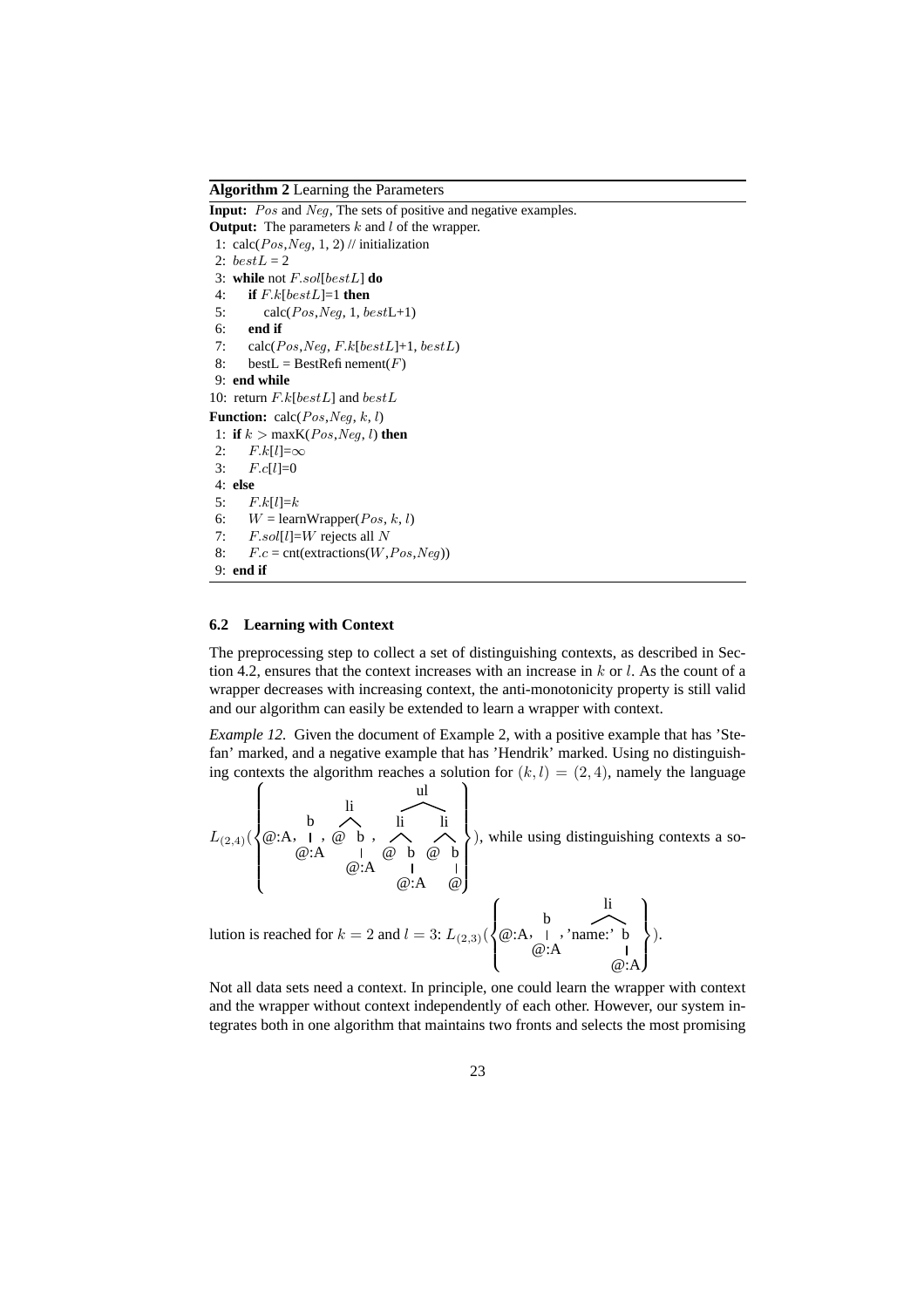point of both for refinement. Note that, for a given point  $(k, l)$ , the count of the wrapper with context is bounded by the count of the wrapper without context; i.e., the latter value is used as an extra bound on the count of the former (hence the selection is such that the former will only be evaluated when that bound is already known).

### **7 Induction with Equivalence Queries**

Arbitrary sets of positive and negative examples often contain redundant information. It is more efficient to use queries. The system will query the user for the information that it needs to improve its hypothesis. In this section we present a system based on the algorithms from previous section, that uses equivalence queries[3]. For a given set of examples, the system returns a hypothesis. The user is asked to indicate whether the hypothesis is correct or otherwise to give a counterexample (a false positive or a false negative). Most practical for the user is to check the already given pages or try out some new pages of his own choice. When he detects an error, he can signal that error to the system. The system keeps on updating its hypothesis until the user is satisfied.

In Section 7.1 we indicate how to adapt the algorithm of previous section for an efficient interactive use. In Section 7.2 we discuss some details of the implementation of our system and finally, in Section 7.3, we give an evaluation of its usability.

#### **7.1 Interactive Algorithm**

After each interaction the system updates its hypothesis. This is done by finding the  $\geq_S^{\#}$ most general language that is consistent with the current set of examples. For this update step we can use the algorithm from Section 6. However, an incremental algorithm is feasible. This would certainly improve the timings in Table 2 (see Section 7.3).

Adding a positive example (a false negative) to the set of examples increases the set of forks, hence the counts of all wrappers. However, a  $(k, l)$ -wrapper that covers negative examples still does so and cannot become a solution. It means that the search of a solution can start from the current front. The initialization of the new search for parameters consists of updating the count fields  $(F.c)$  in the front.

Adding a negative example (a false positive) does not affect the set of forks. However the solution is invalid as it covers the new negative example. After updating the (true) solution fields  $(F. sol)^6$ , the search can resume from the current front.

In short, the algorithm from Section 6 can be used. When a new example is received, the values in the front are updated and the search resumes.

*Example 13.* Assume we want to learn the 'title' task from Example 1. The user gives an initial example. Let us assume he picks 'title1' (same as in Example 10, such that we can refer to the languages learned there). The system learns its first hypothesis and ends up with language  $[1, 2]$ . We see that in our example page, all title fields are marked, hence there are no false negatives. We could check on some other pages, however, the current page has several false positives: {author1, author2, author3, Prev, 1, 3, Next}. The user chooses one of them. The system (see the description of the implementation

 $6\sigma$  When the example is from a new document, also the counts are updated.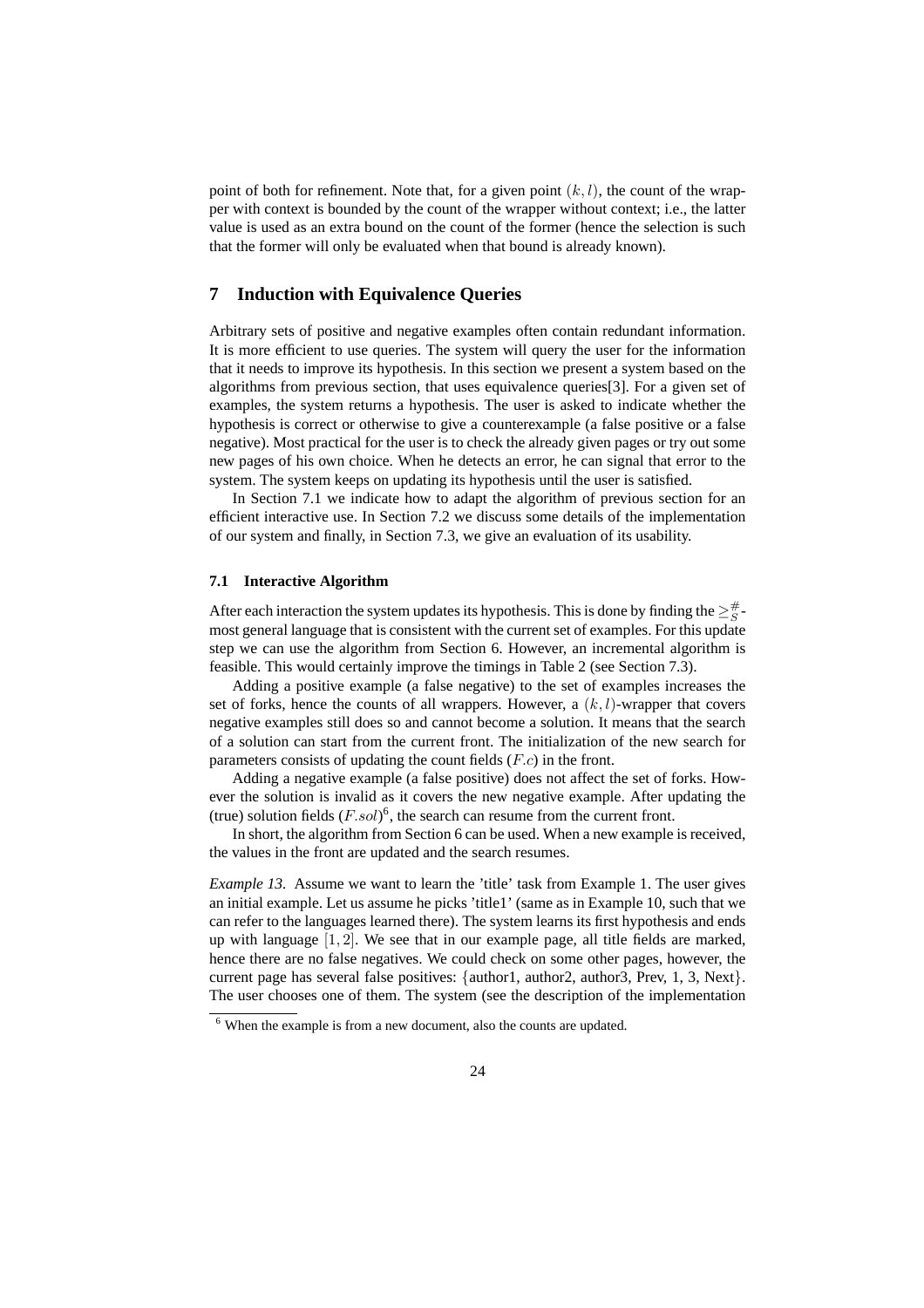below) disallows the user to mark true negatives like 'search term' and '2' as negative examples. The algorithm updates its hypothesis. Example 10 shows that not every choice is equally informative. Choosing 'Prev' or 'Next' leads to the solution [1, 4], while all other false positives lead to  $[1, 3]$ , necessitating an extra iteration. After reaching  $[1, 4]$ , the user cannot find other counterexamples in the given page. He may try other pages until he is convinced that the wrapper is indeed correct.

#### **7.2 Implementation**

Representing the wrappers as sets of forks is straightforward, and works fine most of the time. For some tasks (requiring large  $k$  and  $l$ -values, and with pages with a large branching factor), the time for learning and extraction becomes noticeable and becomes an annoyance in an interactive application.

We developed an implementation that represents the wrappers by unranked tree automata, enabling the use of extraction in a single run described in [24]. This substantially reduces the memory consumption and the execution time without affecting the language accepted by the wrapper. An algorithm capable of learning tree automata directly from the example trees instead of first extracting the set of all  $(k, l)$ -forks, is given in [26].

We added a graphical user interface to our application, which is basically a HTMLcompliant browser, that allows the user to right-click on an element of the page to add an extra example. The system colors the background of all elements that are extracted by its hypothesis. A click on a colored element is interpreted as a false positive, a click on a plain element is interpreted as a false negative. This way the user is restricted to give only counterexamples to the equivalence query posed by the system.

#### **7.3 Evaluation**

In this section we evaluate the cost of this interactive system, and we compare with Aggressive Co-Testing (see [23]), an active learning approach on top of the STALKER algorithm.

Typically, a wrapper is found starting from a single page. Extra page views (random or those the user suspects to contain an exception) can help to learn possible exceptions. The ease of indicating a counterexample invites the user to choose the first error he spots. Checking whether on a page all targets and no other fields are marked can amount to a substantial amount of checks. However, with the graphical representation, and given that the layout of the target fieldsis mostly regular, an uncolored target field, or a colored element that is not a target field, really sticks out and the human pattern recognition ability is able to spot an anomaly in a glance (or after a quick scroll for larger pages). In our experimental evaluation we therefore use the number of counterexamples given by the user as a measure for the interaction.

The setup of our experiments is as follows. Initially a single random example is given to the algorithm. On every iteration, the algorithm learns a new hypothesis. The user input is simulated by taking a random element from the set of false positives and false negatives. The algorithm stops, when a 100% F1-score is obtained (no more false positives or false negatives). We use the same tasks as in the experiment of Section 5.3.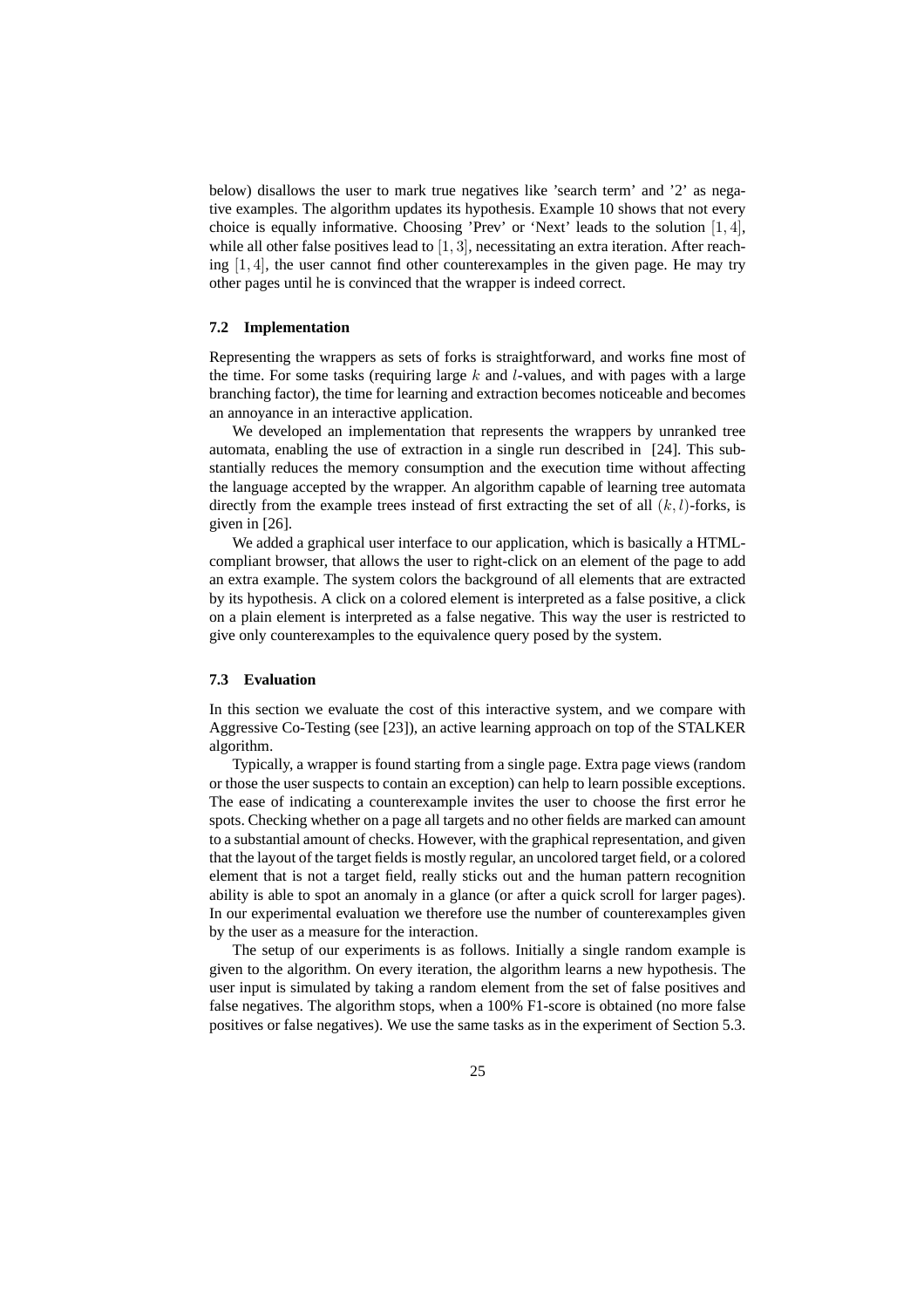Each task is performed 30 times with random examples, the results are averaged. In Table 2 we show the number of interactions that are needed to learn the wrapper. The first column of the table contains the data sets. For the interactive  $(k, l)$ -contextual algorithm we include a column to indicate the numbers of positive and negative examples<sup>7</sup> needed (averaged), columns to show the learned  $k$  and  $l$  (these were the same for all 30 runs), and a last column to indicate the total time needed by all the learning steps in Algorithm 2, also averaged over the 30 runs.

The nodes in the local context of a field typically have modest branching factors. When the parameter  $l$  becomes larger, the forks will escape the local context around the target, and might include nodes with higher branching factors, leading to more complex tree automata. Even though a local solution is found, the algorithm keeps trying higher l-values, to make sure that no better solution exists. This explains some of the larger timings. For data set s29-2 the timings are exceptionally large (often larger than 30 minutes). We therefore used the following alteration to the basic algorithm: If a solution is already found, and the algorithm takes longer than 5 seconds, interrupt the algorithm and return the best solution so far. Hence for set s29-2 we show only the final parameters and the number of interactions, but no timings.

Before describing the experimental setup with Co-Testing, we briefly introduce this approach. In Co-Testing multiple views on the data are defined. A hypothesis is learned in each of the views. For a set of unseen, and unmarked data, contention points are defined as the examples on which hypotheses disagree. A query about a contention point will improve at least one of the hypotheses. Applied on STALKER, 2 views are used. Each boundary can be described by a forward rule or by a backward rule. The Naive Co-Testing approach picks a random contention point, while Aggressive Co-Testing tries to pick a contention point that is likely to be wrong for both views, such that both hypotheses can be improved. To order the contention points, patterns are learned on the content of the example fields. Content points that differ most from these patterns in both views, are chosen first.

The setup in [23] is to learn a wrapper for the extraction of the target field from its parent in the Embedded Catalog, and not to learn every extraction task in the hierarchy. We also refrain from using this setup, as the application of Co-Testing on list-extraction is not detailed in the paper, and the induction of the extraction tasks in the top of the hierarchy becomes impractically slow. Each example is therefore a small subsequence of the whole document containing exactly one target element. An example for the title extraction task from Example 1 could be the following sequence matching the paper field, with 'title1' marked.

title1</a></b> <a>author1

Hence the algorithm learns from, and the learned wrapper will extract from, the sequences extracted for the parent (paper) of the title field (see Figure 5).

Each induction task start with two random examples. As long as contention points exist, the Co-Testing approach asks the correct solution for one of the parent sequences (one containing the chosen contention point). Each induction task is performed 30 times, and the results are averaged. These results are also shown in Table 2. Column

 $7 P/N = 1/0$  means that the initial (1,2)-wrapper derived from only one positive example is a solution.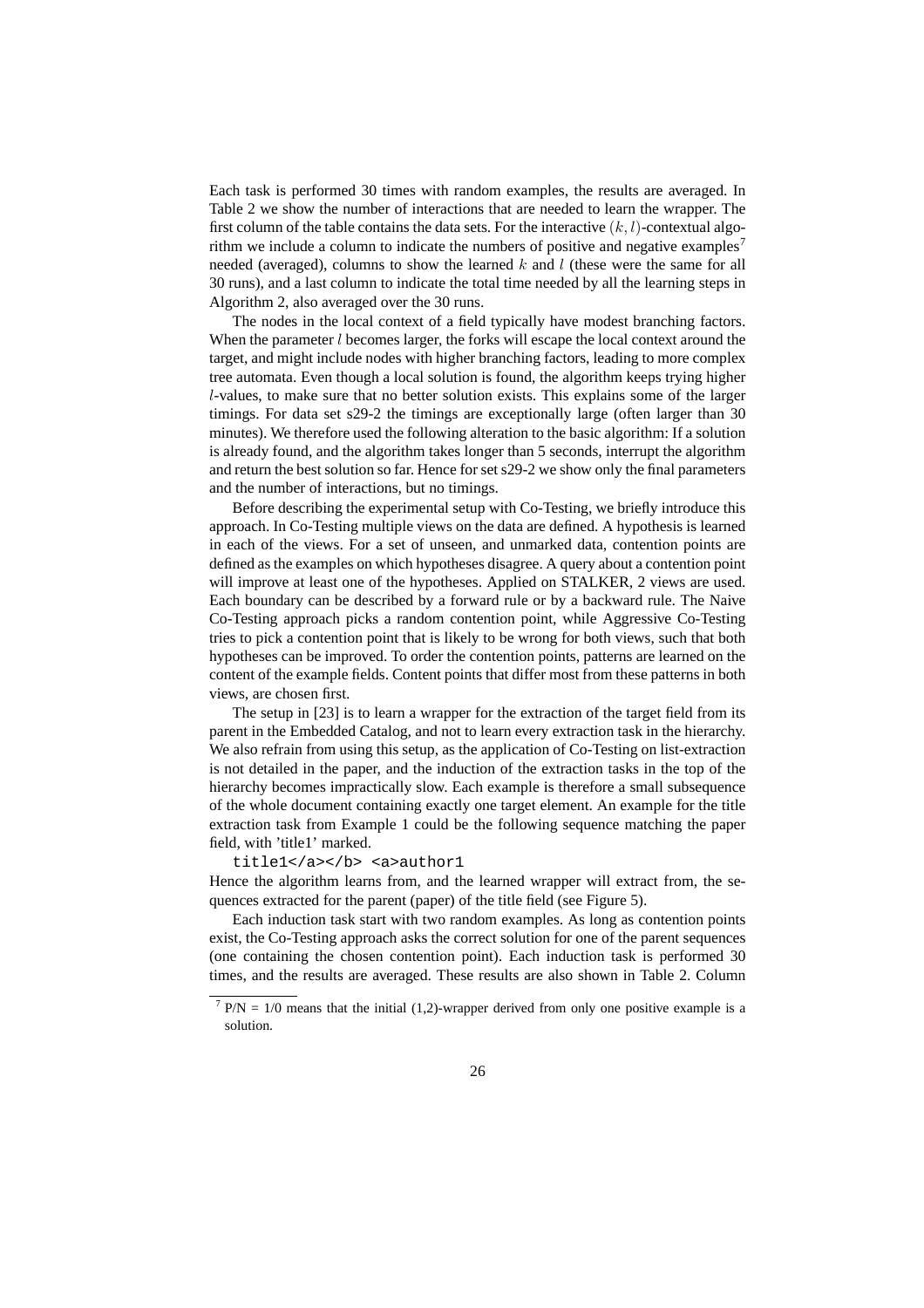'P' shows the average over all runs of the number of positive examples (the two random initial examples, plus the queries by the algorithm). Note that for data set s13-4, we stopped the algorithm after 100 queries, hence no 100% F1 score was reached. For data set s29-2, the algorithm did stop, but also no 100% F1 score was reached. This implies that in this data set both views made the same mistake, such that no extra contention points could be found. The last column holds the average time in milliseconds for the total of all induction steps in a single run. Again, these induction times are on subsequences of the document, while for the interactive KL, they are on the whole document.

Although the type of interactions are different (equivalence query opposed to a single query on a subsequence), we believe that the work for the user is almost the same. Hence we feel justified to point out that our proposed algorithm needs significantly less user interactions than Co-Testing. Also the timings show that the system is highly responsive and suited for interactive use.

**Table 2.** This table shows the number of interactions needed to learn the wrappers with either the interactive version of the  $(k, l)$ -contextual learning algorithm, and STALKER with Aggressive Co-Testing. The P/N column indicates the number of positive and negative examples needed to reach 100% F1 score, always starting from a single positive example. The results were averaged over 30 random runs. The resulting  $k$  and  $l$  parameters were the same in each run, and given in the columns k and l. The P column shows the number of positive examples requested by the Co-Testing algorithm, with a minimum of two for the two random initial examples. The results were also averaged over 30 random runs.

| Data               | <b>Interactive KL</b><br>$\overline{\text{Co-Testing}}$ |                | Data           | <b>Interactive KL</b> |                  |         | Co-Testing |         |                |                |      |       |        |
|--------------------|---------------------------------------------------------|----------------|----------------|-----------------------|------------------|---------|------------|---------|----------------|----------------|------|-------|--------|
| set                | P/N                                                     | k              | 1              | ms                    | P                | ms      | set        | P/N     | k              | 1              | ms   | P     | ms     |
| $s1-1$             | 1/1                                                     |                | 3              | 21                    | 2.5              | 35      | $s19-4$    | 1/1     |                | 3              | 7    | 2.1   | 8      |
| $s1-3$             | 4/1.7                                                   | 3              | 3              | 642                   | 7.7              | 1595    | $s20-3$    | 1/0     | 1              | $\overline{2}$ | 3    | 2.8   | 29     |
| $s1-4$             | 1/0                                                     |                | $\overline{2}$ | 5                     | 8.7              | 7376    | $s20-4$    | 1/1.3   | $\overline{c}$ | 3              | 198  | 3.1   | 51     |
| $s3-2$             | 1/1                                                     |                | 3              | 12                    | 2.5              | 190     | $s20-5$    | 1/2     | $\overline{c}$ | 3              | 1142 | 3.0   | 53     |
| $s3-3$             | 1/0                                                     | 1              | $\overline{2}$ | 4                     | 2.5              | 77      | $s20-6$    | 1/1.3   | 2              | 3              | 44   | 3.1   | 3024   |
| $s4-1$             | 1/0                                                     |                | $\overline{2}$ | $\overline{2}$        | 30.8             | 266528  | $s22-2$    | 1/1     | 1              | 4              | 26   | 3.77  | 88     |
| $s5-2$             | 1/1                                                     |                | $\overline{4}$ | 19                    | 6.9              | 405     | $s23-1$    | 1/1     | 2              | 3              | 39   | 3.6   | 132    |
| $s8-2$             | 1/1                                                     |                | 3              | 12                    | 2.3              | 9       | $s23-3$    | 1/1     |                | 3              | 12   | 8.8   | 382    |
| $s8-3$             | 1/1.3                                                   | $\mathfrak{D}$ | 3              | 43                    | $\overline{3.4}$ | 554     | $s25-2$    | 1/1     |                | 3              | 6    | 7.6   | 1246   |
| $s10-2$            | 1/1                                                     |                | 3              | 9                     | 3.0              | 34      | $s29-1$    | 2/1.6   | $\overline{2}$ | 3              | 125  | 10.4  | 179879 |
| $s10-4$            | 1/1                                                     | $\overline{c}$ | $\overline{2}$ | 15                    | 8.8              | 35072   | $s29-2$    | 4.8/2.9 | 4              | 3              |      | !15.9 | 114784 |
| $s11-1$            | 1/2.1                                                   | $\mathfrak{D}$ | $\overline{4}$ | 4191                  | 80.3             | 4220    | $s30-2$    | 2/1     |                | 3              | 12   | 2.5   | 5      |
| $s11-\overline{2}$ | 1/1.6                                                   | $\mathfrak{D}$ | $\overline{4}$ | 732                   |                  |         | bigbook-2  | 2/2     | 2              | 5              | 574  |       |        |
| $s12-2$            | 2/1.4                                                   |                | $\overline{4}$ | 43                    | 8.8              | 515     | bigbook-3  | 1/1.3   | $\overline{2}$ | 4              | 100  |       |        |
| $s13-2$            | 1/1                                                     |                | 3              | 10                    | 2.6              | 23      | okra-1     | 1/1.6   | 2              | 3              | 37   |       |        |
| $s13-4$            | 1/1                                                     | $\overline{2}$ | $\overline{2}$ | 15                    | $100+$           | 1387720 | okra-2     | 1/1     | 2              | 3              | 118  |       |        |
| $s14-3$            | 1/0                                                     | 1              | $\overline{2}$ | 3                     | 5.6              | 441     | okra-3     | 1/1.4   | $\overline{c}$ | 3              | 66   |       |        |
| $s15-2$            | 1/0                                                     |                | $\overline{2}$ | $\overline{2}$        | 18.3             | 3912    | okra-4     | 1/1     | 2              | 3              | 103  |       |        |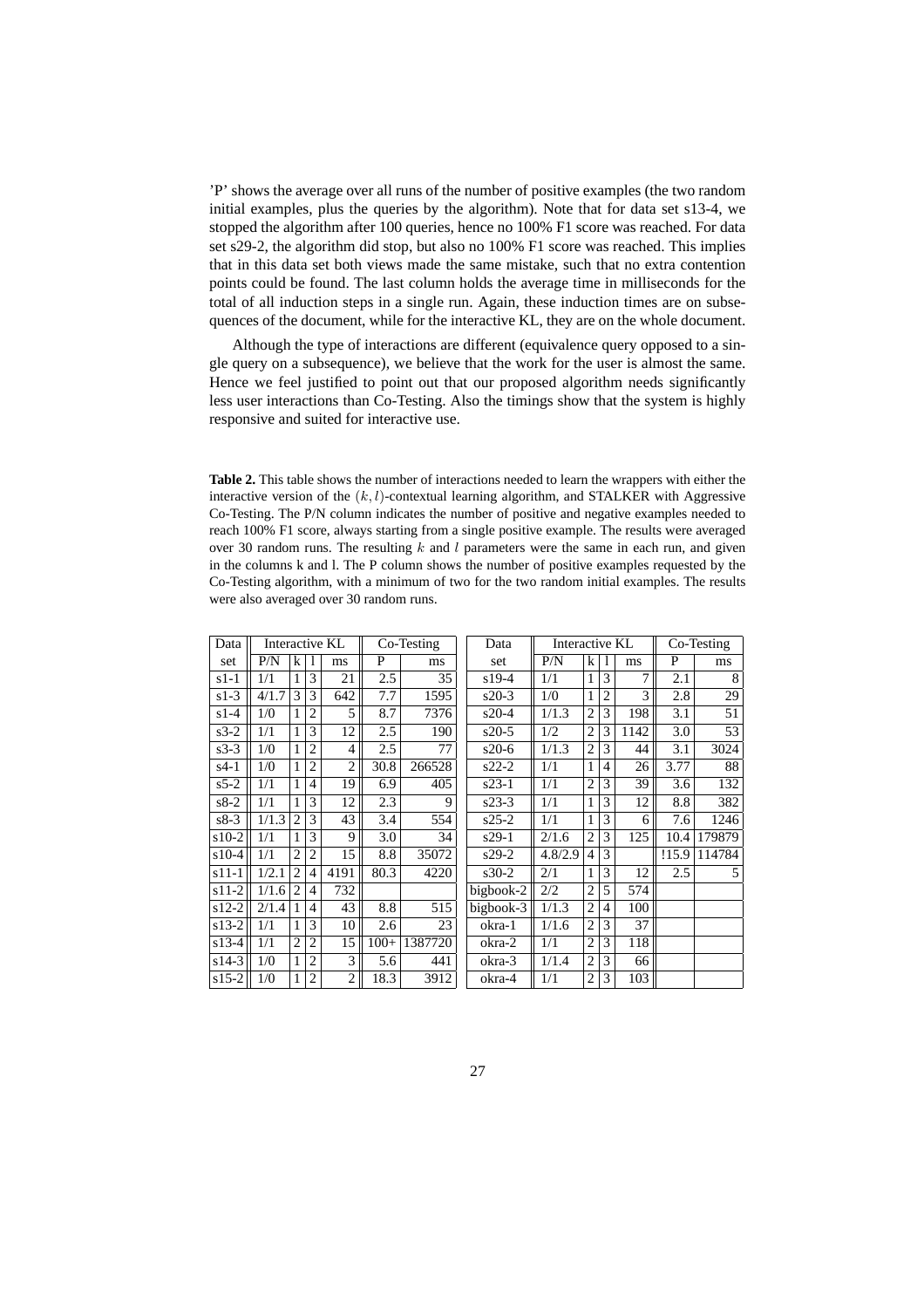# **8 Further Work**

The system presented in Section 7, is rather a proof of concept and a research tool than an industrial strength wrapper induction system. The system lacks support for sub-node extraction, and the ability to extract the different fields of a tuple as a single entity. As mentioned before, our approach is intended to be modular. We believe it is easier and possible to solve these different problems separately.

We distinguish two cases in sub-node extraction. Either we have a text node, and we need to extract a substring of that text node, or we have an internal node, containing a subtree, and we need to extract a sequence that starts inside some text node in the subtree, contains some other nodes in the subtree, and ends in another text node in that subtree. A hybrid approach will learn to find the node that contains the field, and use a string approach to find the correct subsequence. In the second case, it might be interesting to learn to extract the first, and the last text node in two separate tasks, and then use an string approach to learn the starting boundary within the first text node, and the ending boundary in the second one. Some small scale experiments with manually crafted experiments to simulate a hybrid approach indicated a better performance on sub-node tasks by a hybrid approach using STALKER in comparison with STALKER alone.

In contrast to a hybrid approach we could also extend the tree formalism in the (k,l)-contextual approach. Every text node can be replaced by the root of a subtree that contains the tokens in that text node as children. The extraction task will become a dual extraction task. Extracting the initial token (which has become a node in the tree), and extracting the last token (also a node). Presumably extending the single wildcard towards a hierarchical wildcard type system as in string based methods will be beneficial.

The integrated approach in STALKER to extract fields and tuples, has some drawbacks, as the general structure of the document can only be described in terms of lists and tuples. We encountered the problem of alternative values (see data set s11-2 in Section 5.3). Also optional values are difficult, the algorithm extracts a single field from each element extracted as parent of that field (see embedded catalog in Section 5.1), and when no element is present, some false positive might be returned. The fields of different tuples might even appear interleaved in the sequence that represents the document (for example tuples occupying the columns of a table), which is also not representable as an embedded catalog.

We believe it to be more flexible to add a tuple aggregation procedure on top of a single field extraction approach. This introduces a new learning task. Based on extracted fields and a user giving some examples of which fields belong to which tuple, a tuple aggregator should be learned. Different approaches are possible. If the fields of an example tuple share a common ancestor different from the ancestors from other fields, this common node could be learned for each tuple as a node extraction task. The  $(k, l)$ -contextual approach seems perfectly fit, and the extraction of the common node would be independent of the extraction of single fields, preventing accumulation of errors. Another approach is to find a regularity in the sequence of extracted elements. For Example 2, this sequence is [N(Stefan)], [S(Maurice)], [N(Anneleen)], [S(Hendrik)] (with N the marker for the name field, and S the marker for the supervisor field). An aggregator induction algorithm has to learn that a tuple consists of a subsequence of fields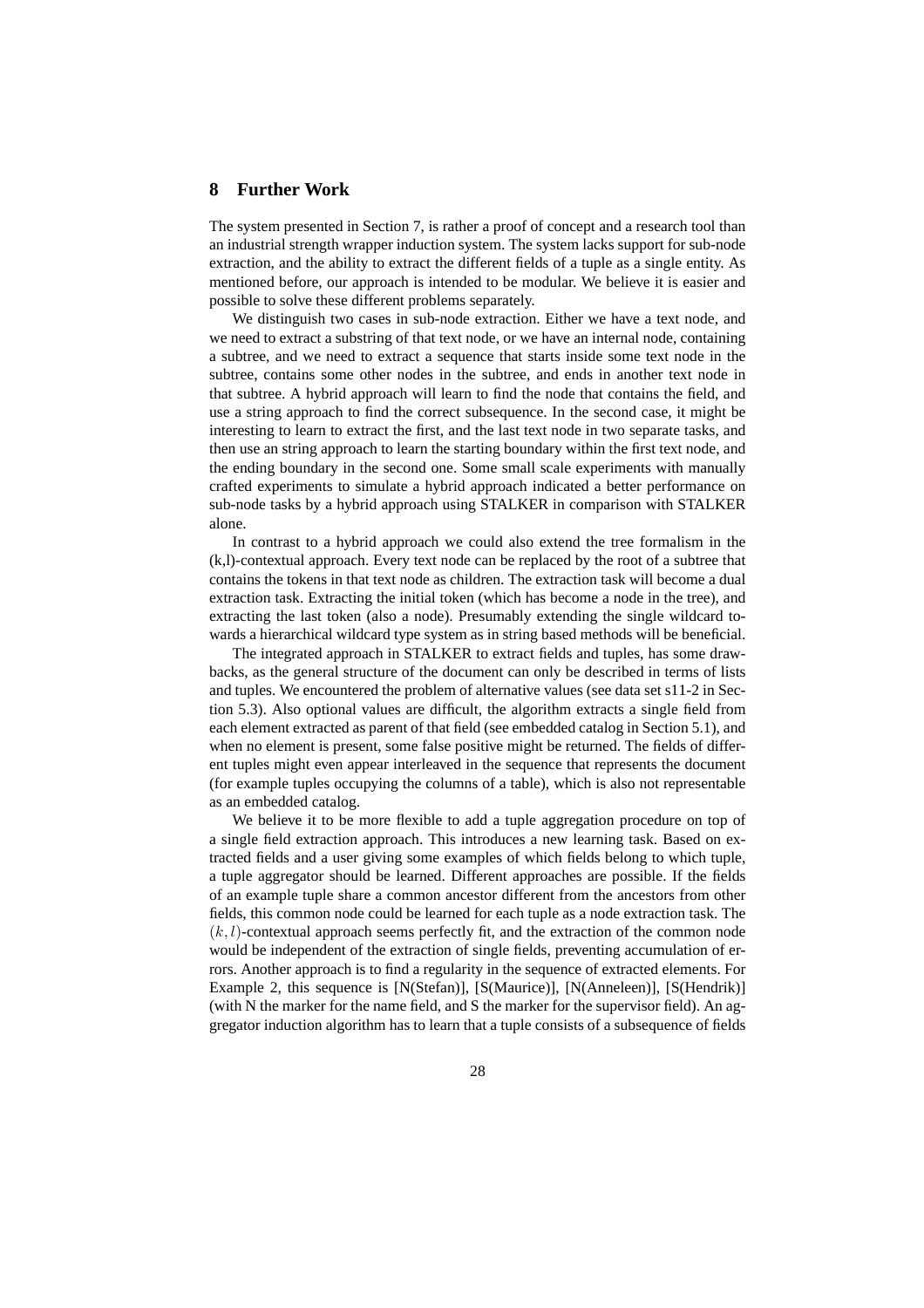starting with an N-field, and ending with an S-field. This approach works also when tuples share all the same ancestors. It seems that these two approaches alone would solve most of the aggregation tasks in the WIEN data sets. This is no general solution, and needs further investigation. At least this framework allows for an easy exchange of aggregation policies.

# **9 Conclusion**

We have introduced a new subclass of the regular unranked tree languages, called  $(k, l)$ contextual tree languages, that is learnable from positive examples only. We applied this class of languages to the problem of wrapper induction by representing a wrapper as a language of marked trees. We situated our approach between other wrapper induction approaches, and made an in-depth comparison with two string approaches (STALKER, and BWI) and another unranked tree approach [17]. The latter corresponds to  $(k, 2)$ contextual tree languages; they lack expressivity and their authors tweak the representation of the documents by annotating the path from the root to the target node. An experiment learning wrappers from a small set of positive examples shows that wrapper induction based on  $(k, l)$ -contextual tree languages usually yields a better wrapper.

Both our new algorithm as [17] need to tune parameters for each task. In [17] this is solved by evaluating wrappers on a sufficiently large set of completely annotated documents (representing positive and negative examples) to find the optimal parameter setting for a given extraction task. We developed a technique that learns a good parameter setting from a small set of positive and negative examples.

Another limitation of [17] was the need for an ad-hoc preprocessing step to identify a so called distinguishing context that in some applications is needed to disambiguate positive from negative examples. We developed a technique that preserves text nodes close to the target node when they occur in all examples.

We integrated the algorithm in an interactive system that allows a user to build a wrapper by selecting an initial positive example, and possibly a small number of false positives or false negatives, in sample documents. Experiments show that the resulting system is indeed able to learn a wrapper from a few positive and negative examples for a large number of extraction tasks, and compares favorably with regard to an active learning approach based on STALKER. Interestingly, the system indicates failure when the extraction task is not expressible as a  $(k, l)$ -contextual tree language. In this case, one could switch to more expressive languages, e.g., the tRPNI algorithm [5] that needs a set of completely annotated documents (so far we have not met an existing data set requiring this).

#### **Acknowledgments**

We wish to express our gratitude to Ion Muslea for his feedback on our questions regarding the STALKER system, and the Co-Testing approach.

We acknowledge the Fondazione Bruno Kessler for granting us the use of their TIES software, containing an implementation of the BWI algorithm.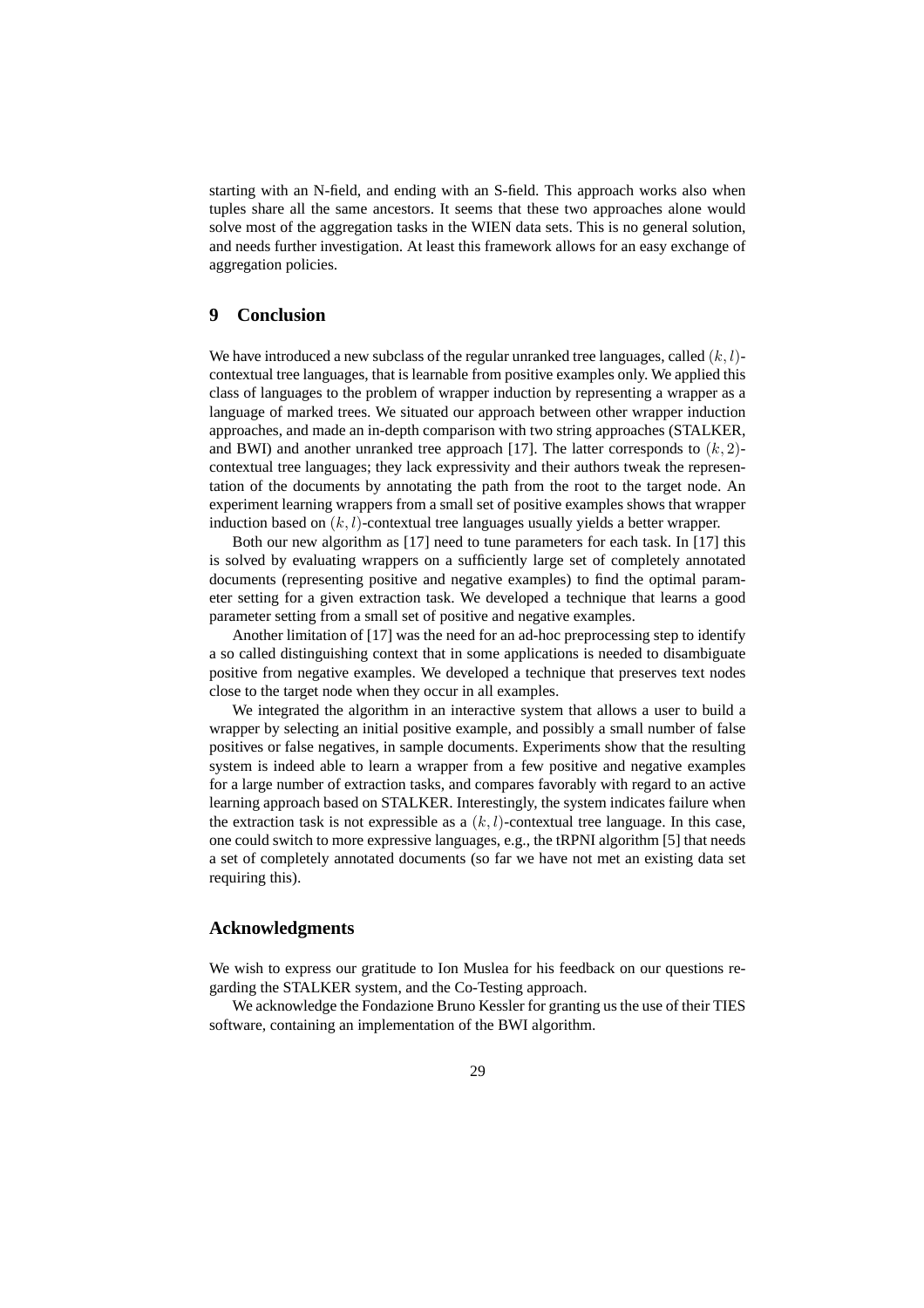# **References**

- 1. H. Ahonen. *Generating grammars for structured documents using grammatical inference methods*. PhD thesis, University of Helsinki, Department of Computer Science, 1996.
- 2. D. Angluin. Inference of reversible languages. *Journal of the ACM (JACM)*, 29(3):741–765, 1982.
- 3. D. Angluin. Queries and concept-learning. *Machine Learning*, 2:319–342, 1988.
- 4. M. E. Califf and R. J. Mooney. Relational learning of pattern-match rules for information extraction. In *AAAI/IAAI '99: Proc. of the 16th National Conference on Artificial Intelligence and the 11th Innovative applications of AI conference*, pages 328–334. American Association for Artificial Intelligence, 1999.
- 5. J. Carme, A. Lemay, and J. Niehren. Learning node selecting tree transducer from completely annotated examples. In *International Colloquium on Grammatical Inference*, volume 3264 of *Lecture Notes in Artificial Intelligence*, pages 91–102. Springer Verlag, Oct. 2004.
- 6. B. Chidlovskii, J. Ragetli, and M. de Rijke. Wrapper generation via grammar induction. In *Proc. 11th European Conference on Machine Learning (ECML)*, volume 1810 of *Lecture Notes in Computer Science*, pages 96–108. Springer, Berlin, 2000.
- 7. D. Freitag. Information extraction from HTML: Application of a general machine learning approach. In *AAAI/IAAI '98: Proceedings of the fifteenth national/tenth conference on Artificial intelligence/Innovative applications of artificial intelligence*, pages 517–523. American Association for Artificial Intelligence, 1998.
- 8. D. Freitag and N. Kushmerick. Boosted wrapper induction. In *Proceedings of the Seventeenth National Conference on Artificial Intelligence and Twelfth Innovative Applications of AI Conference*, pages 577–583. AAAI Press, 2000.
- 9. D. Freitag and A. McCallum. Information extraction with HMMs and shrinkage. In *AAAI-99 Workshop on Machine Learning for Information Extraction*, 1999.
- 10. P. García. Learning k-testable tree sets from positive data. Technical Report DSIC/II/46/1993, Departamento de Sistemas Informáticos y Computación, Universidad Politécnica de Valencia, 1993.
- 11. P. García and E. Vidal. Inference of k-testable languages in the strict sense and application to syntactic pattern recognition. *IEEE Trans. Pattern Anal. Mach. Intell.*, 12(9):920–925, 1990.
- 12. E. M. Gold. Language identification in the limit. *Information and Control*, 10(5):447–474, 1967.
- 13. G. Gottlob and C. Koch. Logic-based web information extraction. *SIGMOD Rec.*, 33(2):87– 94, 2004.
- 14. C.-N. Hsu and M.-T. Dung. Generating finite-state transducers for semi-structured data extraction from the web. *Information Systems*, 23(8):521–538, 1998.
- 15. T. Knuutila. Inference of k-testable tree languages. In H. Bunke, editor, *Advances in Structural and Syntactic Pattern Recognition: Proc. of the Intl. Workshop*, pages 109–120, Singapore, 1993. World Scientific.
- 16. R. Kosala, H. Blockeel, M. Bruynooghe, and J. Van den Bussche. Information extraction from structured documents using k-testable tree automaton inference. *Data and Knowledge Engineering*, 58(2):129–158, 2006.
- 17. R. Kosala, M. Bruynooghe, H. Blockeel, and J. Van den Bussche. Information extraction from web documents based on local unranked tree automaton inference. In *International. Joint Conference on Artificial Intelligence (IJCAI)*, pages 403–408, 2003.
- 18. R. Kosala, J. Van den Bussche, M. Bruynooghe, and H. Blockeel. Information extraction in structured documents using tree automata induction. In *PKDD*, volume 2431 of *Lecture Notes in Computer Science*, pages 299–310. Springer, 2002.